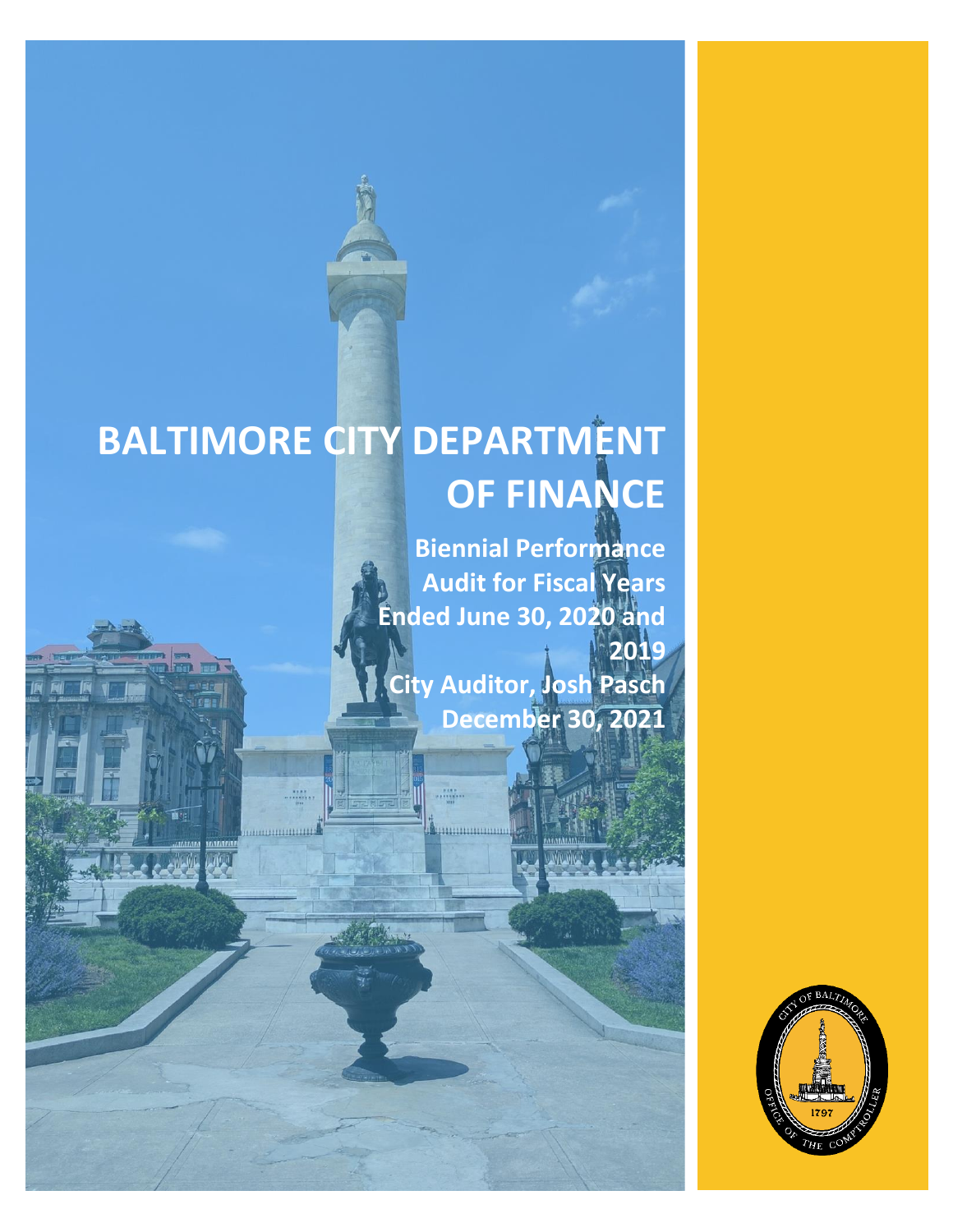## **CONTENTS**

| SECTION II: Implementation Status of Prior Audit Findings and Recommendations 14 |  |
|----------------------------------------------------------------------------------|--|
|                                                                                  |  |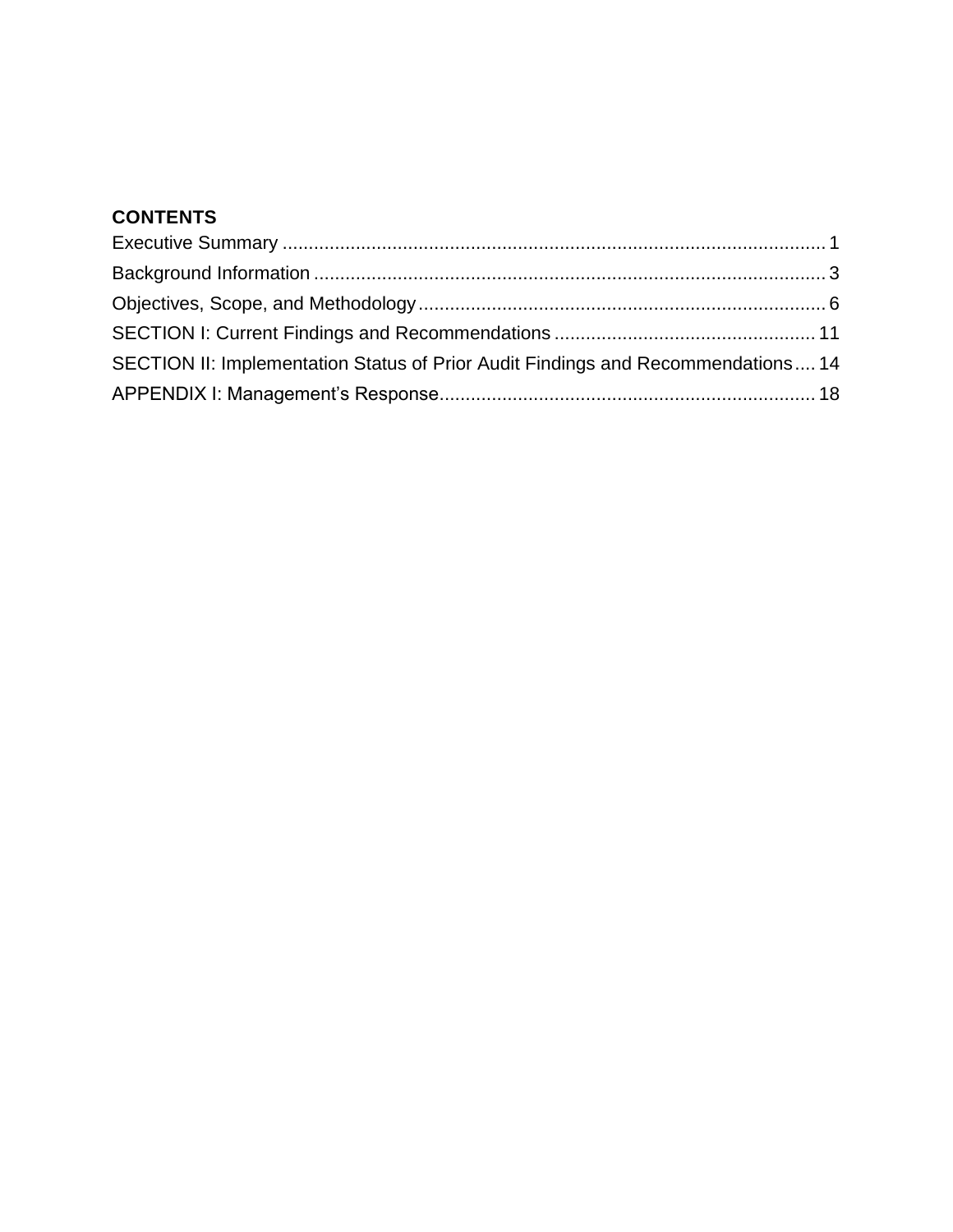

Office of the Comptroller

 **Josh Pasch, City Auditor** 100 N. Holliday St., Room 321 Baltimore, Maryland 21202

Honorable Bill Henry, Comptroller and Other Members of the Board of Estimates City of Baltimore

## **Executive Summary**

<span id="page-2-0"></span>We conducted a *Biennial Performance Audit of the Department of Finance for the Fiscal Years ended June 30, 2020 and June 30, 2019*. The objectives of our performance audit were to: (1) evaluate whether the City of Baltimore (City) has effective policies, procedures, and processes to pay vendors not later than the date specified in the contract, or, if no date is specified, 30 calendar days from the receipt date of a proper invoice; and (2) follow-up on findings and recommendations that were included as part of the previous performance audit report of the Department of Finance (DOF), dated November 7, 2019. The scope of our audit is Fiscal Years (FYs) 2020 and 2019 and the invoice payment process for operational procurements. Procurements processed through credit cards and Expenditure Authorizations (EA) were excluded from our audit. However, certain other matters, procedures, and transactions outside that period were included to understand and verify the information during the audit period.

Our audit showed that DOF's Bureau of Accounting and Payroll Services (BAPS) does not have formal (written, approved, and dated) policies and procedures for the account payables process. However, it does have a general flow chart of the invoice payment process for operational procurements.

We also noted that BAPS' current practice of tracking timeliness of invoice payments does not align with the Administrative Manual 303-3, *Payment of City's Obligations* (AM 303-3) requirement and performance reporting in the Bureau of the Budget and Management Research (BBMR) annual budget book, resulting in a potential overstatement of the budget book's metric "% of invoices paid within 30 days of City receipt."

Additionally, although DOF is monitoring the timeliness of invoice payments, there are significant outstanding invoices as of November 12, 2021. Specifically, there are 5,253 outstanding invoices excluding EA in the Core Integrator (CI), which is a workflow management and document repository system. Of 5,253 outstanding invoices,

- 3,611 required DOF to determine whether payment should be processed or assigned to the respective agencies for resolution. Of 3,611 invoices, 2,986 invoices, or 83 percent, were outstanding for eight or more days, which leaves less time to complete the payment process (see Table II on page 7). In addition to 3,611 invoices, there were 245 invoices awaiting other DOF actions.
- 1,397 invoices were assigned to agencies for further review. Of 1,397 invoices, 1,039 invoices, or 74 percent, were outstanding for 31 or more days after the receipt of proper invoices; and 498 invoices, or 36 percent, were outstanding for 31 or more days after the invoices were assigned to agencies for investigations.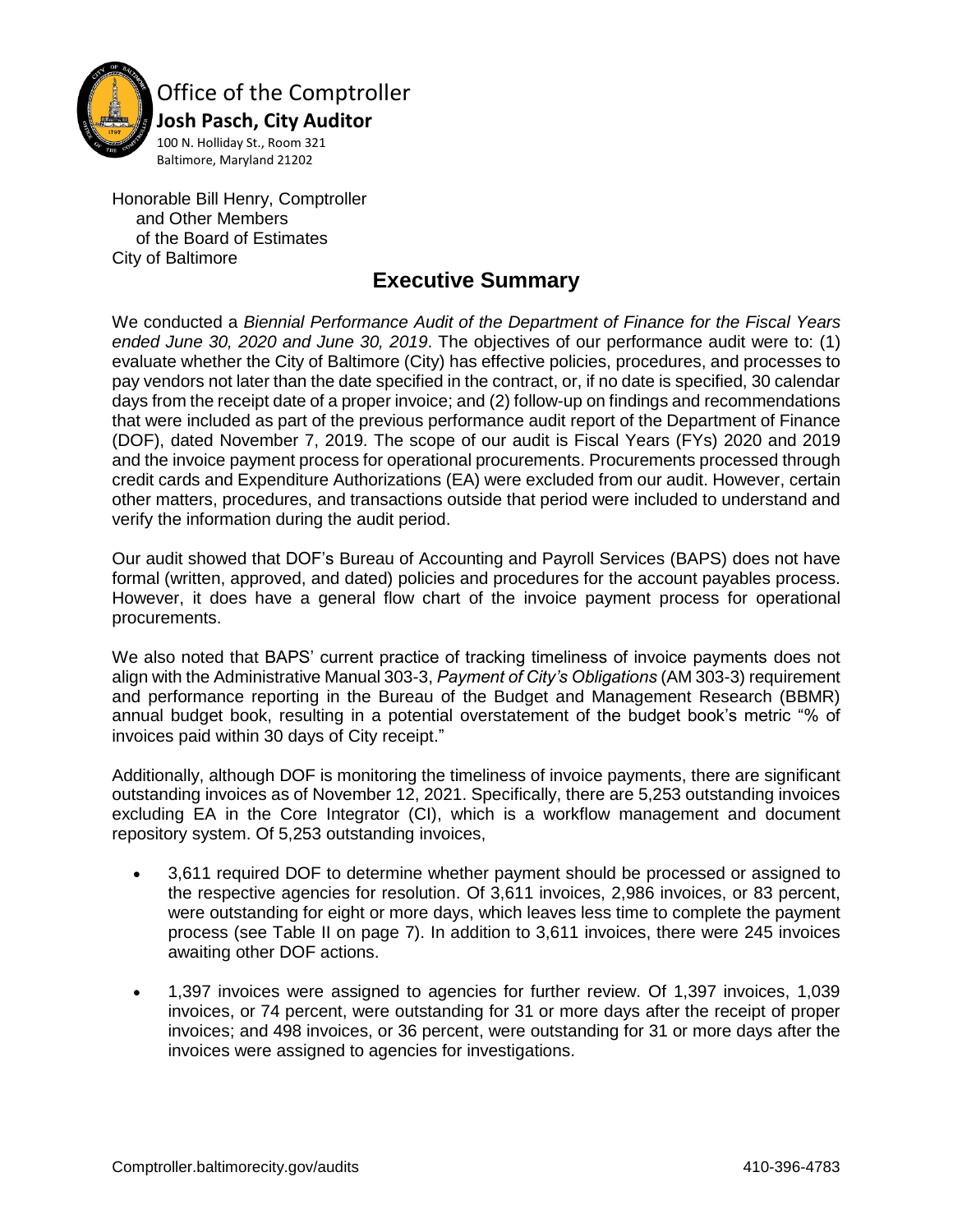The major causes for the delay of paying vendor invoices in 30 days are (see Tables III and IV, on pages 7and 8):

- Change orders are needed because of insufficient funds, a vendor contract expired before certain invoices are paid, or a contract closed. For example, the reason for insufficient funds may be that there are multiple users for a Purchase Order (PO). Therefore, an agency does not know another agency's needs; the first agency might use all available authority on a PO, leaving the subsequent agencies to request change orders.
- Unauthorized Justification Purchases resulted in: (1) liquidations processed for a release before the final invoices were received; (2) vendor performed services without valid POs; (3) vendor invoiced for the goods, but the POs were set up with their sub-contractors; etc.
- Issues for invoices are related to: (1) transfer to a new release; (2) incorrect department reference; (3) incorrect rate; (4) incorrect amount; (5) incorrect PO release; and (6) incorrect delivery of supplies / inventory; etc.

The first two bullets are caused by the control weaknesses in the City's procurement process, such as checking available budgetary authority, checking contract available balance, monitoring contract terms and contract expiration dates.

According to DOF, effective May 2021, it began monthly meetings with agencies to discuss the status of aging invoices in BAPS' and agencies' queues. However, we were not able to evaluate the efficiency and effectiveness of these meetings because, after several requests, these meeting minutes were not provided to auditors.

There are four prior recommendations and action plans that need to be followed up during this Biennial Performance Audit. Of the four recommendations, two were implemented, one was partially implemented, and one was not implemented. (See Section II on page 14).

To improve the accountability of timely invoice payment processing for operational procurements of vendor invoices, we recommend the Director of DOF implement the recommendations made in this report. Management responses are included in Appendix I (see page 18).

We wish to acknowledge Baltimore City Health Department (BCHD), Baltimore City Information Technology (BCIT), Baltimore City Recreation and Parks (BCRP), Department of General Services (DGS), DOF, and Department of Public Works (DPW) cooperation extended to us during our audit.

Respectfully,

Josh Pasch

Josh Pasch, CPA City Auditor Baltimore, Maryland December 30, 2022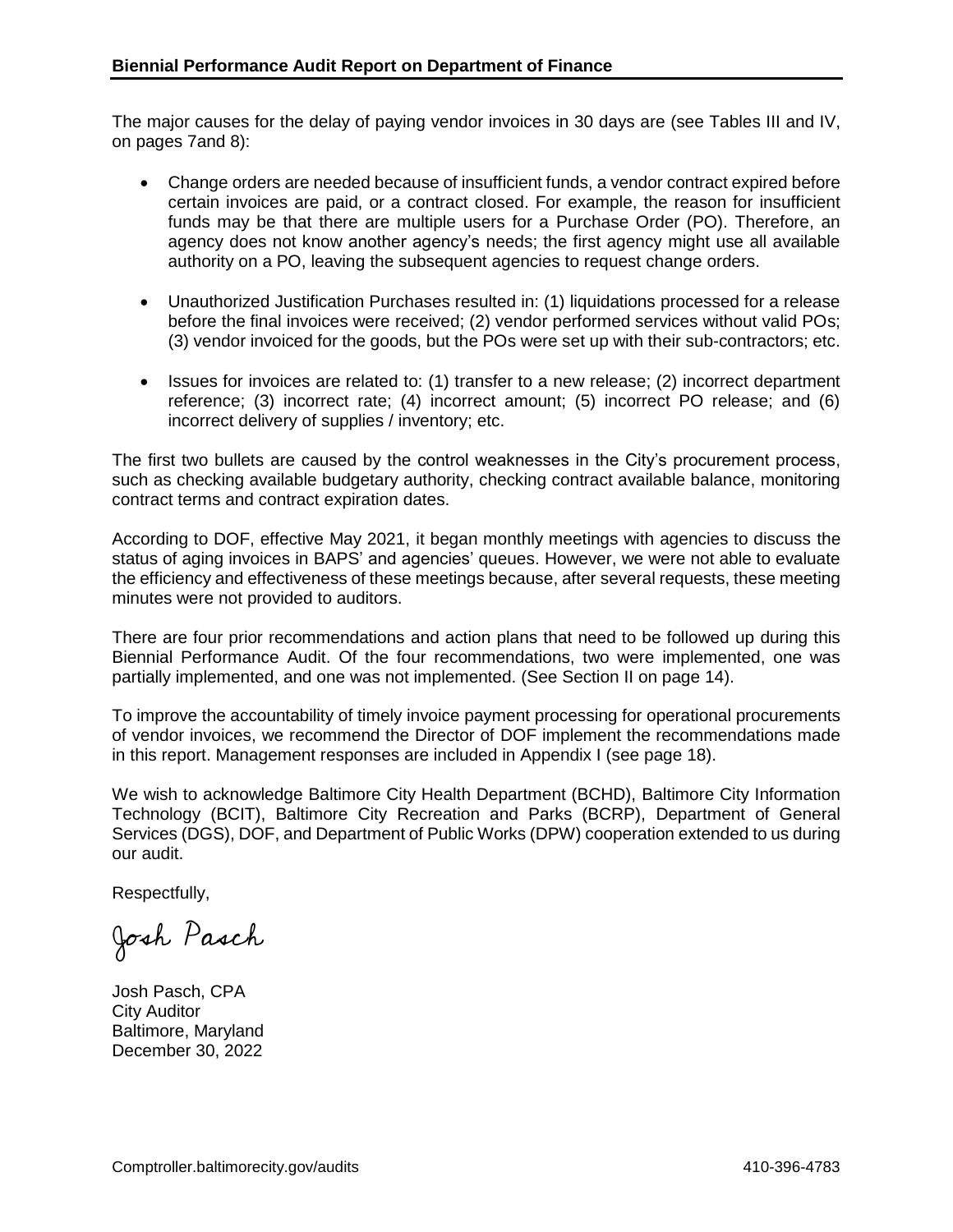## <span id="page-4-0"></span>**Background Information**

## **I. Department of Finance**

The DOF BAPS provides accounts payable services. The BAPS pays an average of 10,400 vendor invoices each month and provides support to agencies and vendors in all matters relating to payments. The City is expected to pay invoices not later than 30 days from the receipt<sup>1</sup> date of a proper invoice<sup>2</sup>. According to BAPS, the 30-day period for bill payment starts when the invoice is scanned into CI (see the process below).

## **Invoice Submission and Review Processes**

The City handles procurements in a centralized purchasing system called CitiBuy (CB). City agencies have the responsibility to designate one or more requisitioners to procure goods and / or service. Vendor contracts are executed through PO in CB and EA in CI. The vendor provides the goods or services and emails the invoice to BAPS Account Payable. The DOF instructs vendors of the required information that must be included in an invoice. When invoices are received by BAPS, BAPS employees verify they are proper invoices.

- If invoices do not meet the City's required criteria, BAPS employees reject invoices and send them back to vendors.
- If invoices are proper invoices, they are uploaded into BAPS' Optical Character Recognition system (OCR) that scans the invoice and transfers the information into text format and a PDF is generated. The Ancora system is used to verify that the invoice meets the established criteria set by BAPS.

## **Payment Approval Process**

Proper invoices are sent to CI and the approval process is as follows.

- The BAPS employees enter the invoice information necessary for the receiving process from CI into CB. Although the invoices are recorded in CB, CI is used as an archival repository tool for images to validate and support the actual invoice exists.
- An agency completes the receipt in CB by confirming it received the correct

 $\overline{\phantom{a}}$ 1 "According to Article 5, §37-1 of the Baltimore City Code, "Receipt date" means the date that a proper invoice and receiving notice or, in the case of a construction contract, a proper construction estimate is received and recorded by the Bureau of Payroll and Disbursements." **Source:** AM 303-3

<sup>2</sup> "According to Article 5, §37-1 of the Baltimore City Code, "Proper invoice" means an invoice which contains the contractor's federal Employer's Identification Number or Social Security Number and the contract or purchase order number or other description of the contract and which contains or is accompanied by such substantiating information and documentation as required by the Director." **Source:** AM 303-3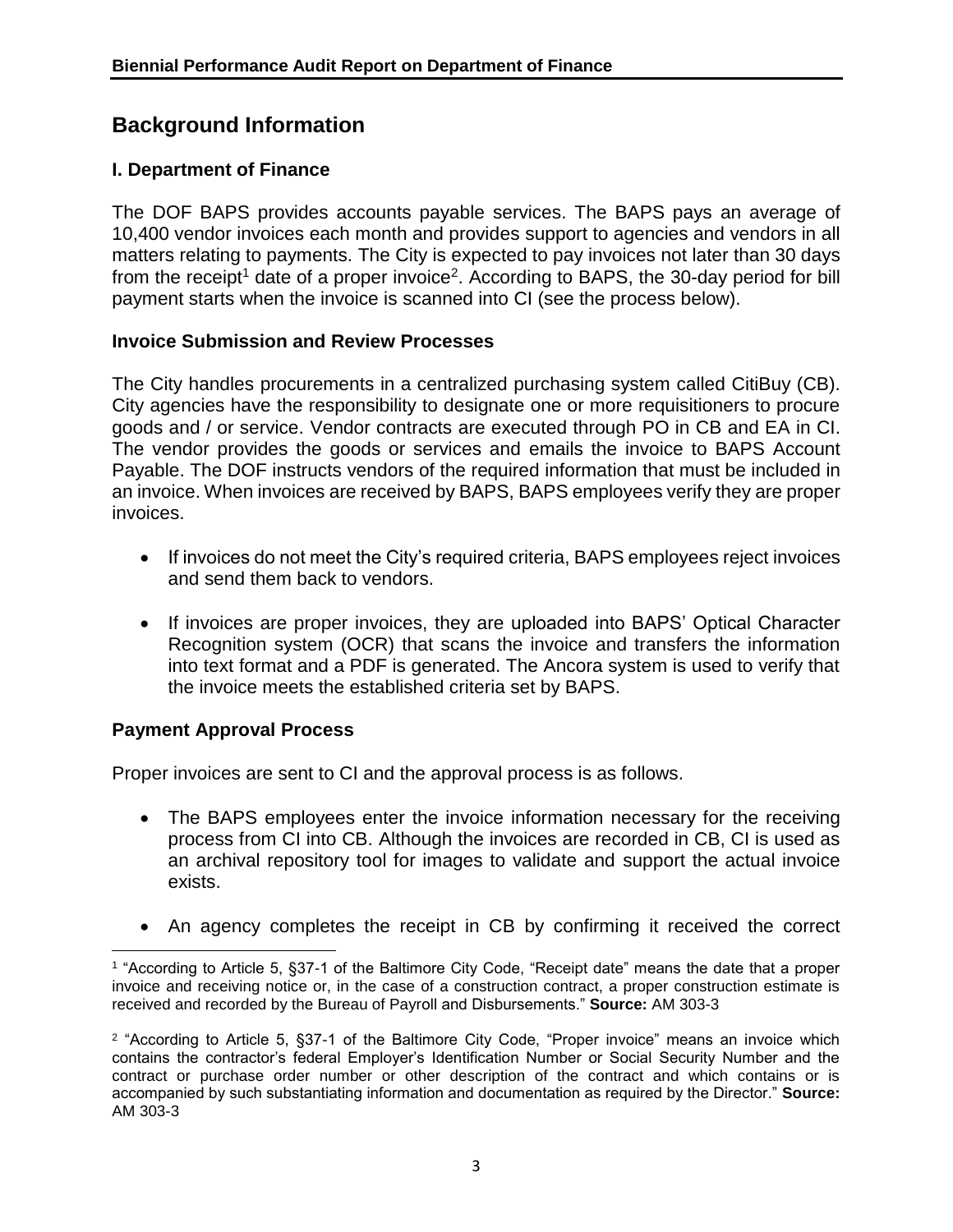quantity and product at the correct cost.

- The BAPS employees match the receipt, PO, and invoice.
	- $\circ$  When the receipt from the agency and the invoice do not match due to the vendor sending a quantity less than what was on the invoice, then one of three solutions occurs: (1) vendor must send the remaining quantity of goods; (2) vendor will issue a credit memo for goods not sent; or (3) the vendor will issue a new invoice for the goods originally sent. When the receipt from the agency and the invoice do not match due to the vendor sending a quantity more than what was on the invoice, and if the agency keeps the goods, the agency must request a change order and the vendor must issue a new invoice.
	- o Once it is approved in CB, the invoice is manually marked completed in CI. When the invoice is marked as completed in both CB and CI, it is approved for payment. An overnight batch is processed daily in CB and uploaded to City Dynamics Great Plains (CD) for payment.

## **Payment Process**

The payment is processed in CD the next day by noon. The dedicated BAPS check processor: (1) processes the checks; (2) transmits Electronic Fund Transfer (EFT) payments to the bank; and (3) posts them for payment. The check batches and check register are sent to Treasury daily for the checks to be either mailed to the vendor or be picked up in-person by the vendor, or City agency staff.

### **Monitoring Process**

The DOF monitors the status of aging invoices in the queue, duplicate invoices, and invoices ready to pay in a monthly meeting with all agencies together to discuss the Prompt Payment Dashboard (PPD). The PPD gathers invoice information from CI and CB. The DOF and agencies use the PPD to determine the current status (for example, 30-60-90 days, or longer) of invoices and discuss any problems with vendors, agencies and Bureau of Procurement (BOP). For example, a problem with vendors could be submission of a duplicate invoice for one already paid or submission of multiple invoices with incorrect or closed POs.

According to DOF, one reason the invoices do not get paid timely is because the vendors do not submit proper invoices. The other reasons include closed POs or EAs, vendors do not submit invoices although goods / services have been received, and duplicate receipts. When vendors submit invoices to BAPS for payment that may be duplicates, BAPS reviews the invoices and discusses duplicate invoice submissions with the vendor. If the invoice is not a duplicate, it will remain in the system for future payment. If it is a duplicate, it will be deleted from the system and not paid.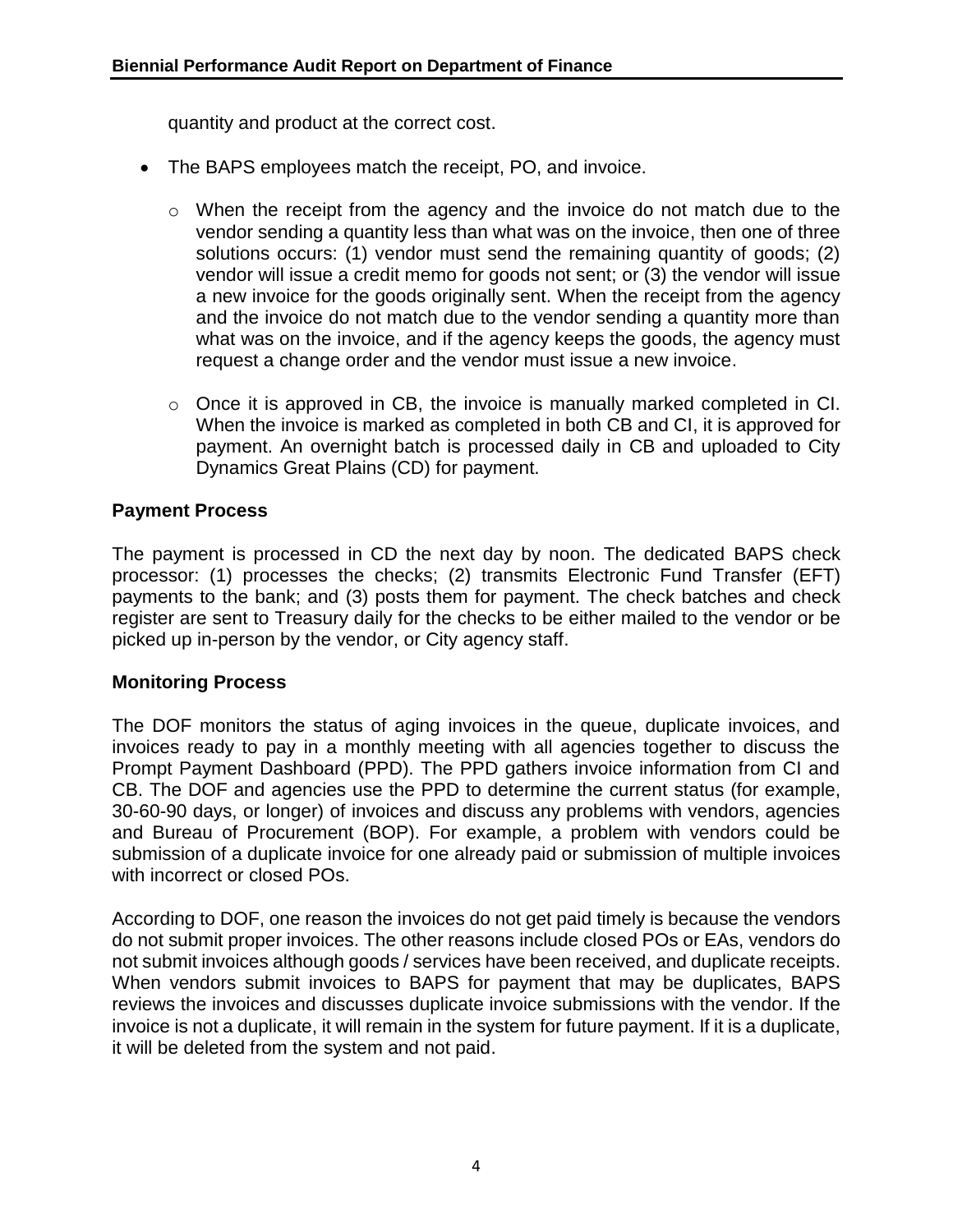### **Performance Measures**

The relevant performance measure for the accounts payable process included in the BBMR's budget book is "% of invoices paid within 30 days of city receipt." Table I below shows the performance measures for the last three FY.

**Table I**

## **% of Invoices Paid within 30 days of City Receipt**

| <b>FY</b> | <b>Budget</b> | <b>Actual</b> |
|-----------|---------------|---------------|
|           | (Percent)     | (Percent)     |
| 2018      | 100           | 48            |
| 2019      | 100           | 52            |
| 2020      | 70            | 55            |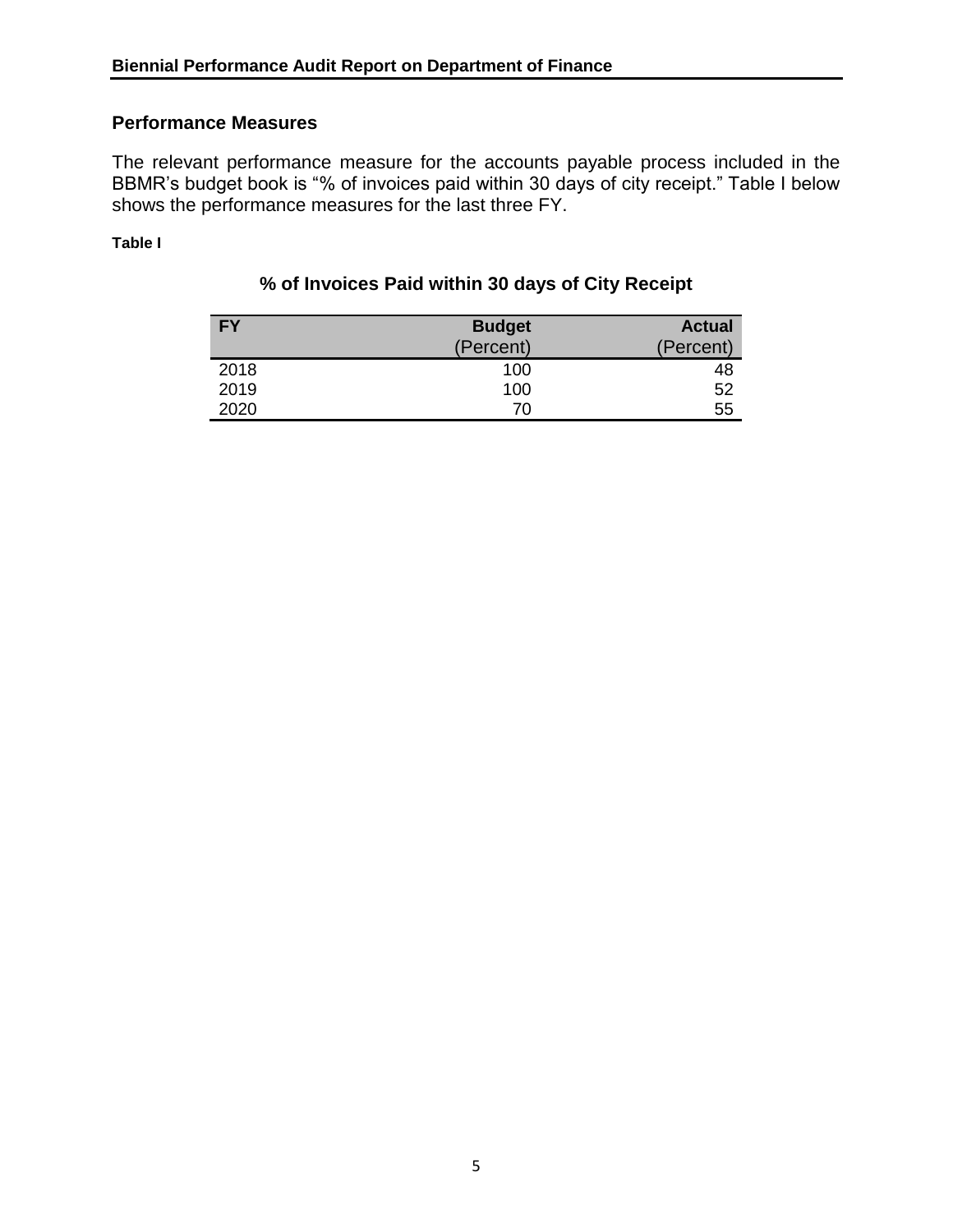## <span id="page-7-0"></span>**Objectives, Scope, and Methodology**

We conducted our performance audit in accordance with G*enerally Accepted Government Auditing Standards,* except for peer review requirements. Those standards require that we plan and perform the audit to obtain sufficient, appropriate evidence to provide a reasonable basis for our findings and conclusions based on our audit objectives. We believe that the evidence obtained provides a reasonable basis for our findings and conclusions based on our audit objectives.

The objectives of our audit were to:

- Evaluate whether the City has effective policies, procedures, and processes to pay vendors not later than the date specified in the contract, or, if no date is specified, 30 calendar days from the receipt date of a proper invoice; and
- Follow-up on prior findings and recommendations included in the previous Biennial Performance Audit Report, dated November 7, 2019.

The scope of our audit is FYs 2020 and 2019; however, certain other matters, procedures, and transactions outside that period were included to understand and verify the information during the audit period. Our audit focused on the invoice payment process for operational procurements that are processed in CB and CI, excluding EA. Procurements processed through credit cards were excluded from our review due to the low risk of not paying vendors in 30 days after the receipt of proper invoices. To accomplish our objectives, we:

- Judgmentally selected the following five major agencies based on highest percentage of outstanding invoices as of September 26, 2021, or recommendations by BAPS, BCHD, BCIT, BCRP, DGS and DPW;
- Interviewed key individuals from DOF and the five major agencies to: (1) obtain an understanding of the processes, procedures, and systems relevant to the audit objectives; and (2) evaluate the relevant internal controls, processes, and operational data;
- Reviewed applicable policies and procedures and relevant sections of the City Charter, City Code, and City Administrative Manual; and
- Analyzed DOF and the five major agencies' outstanding invoices as of November 12, 2021.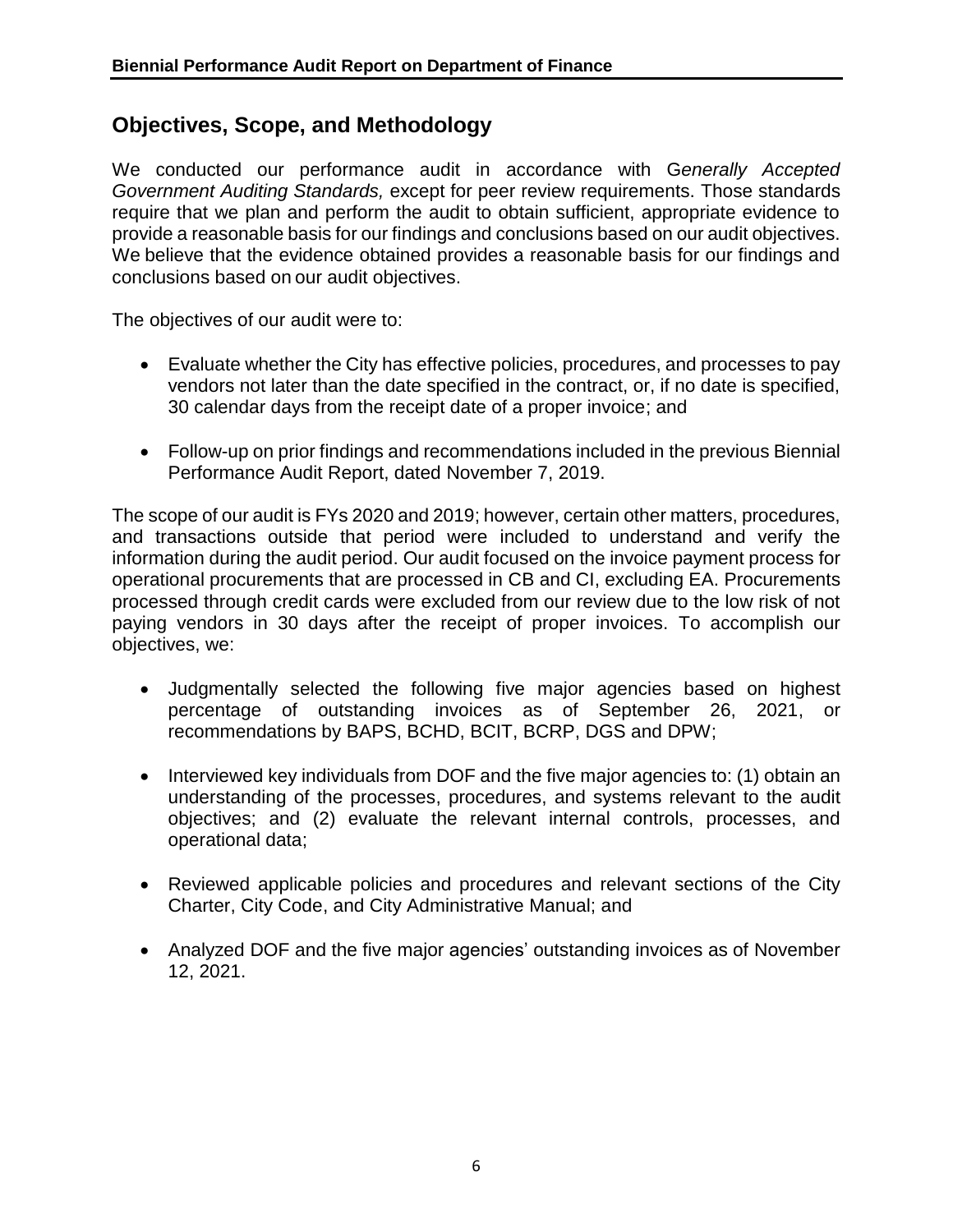## **Data Analysis Results of Outstanding Invoices as of November 12, 2021**

**Table II**

## **Number of Outstanding Invoices Awaiting BAPS to Assign Agencies**

| Days Since Proper Invoices Are Received | <b>No. of Invoices</b> | Percentage |
|-----------------------------------------|------------------------|------------|
| $0 - 7$ days                            | 625                    | 17         |
| $8 - 14$ days                           | 1,268                  | 35         |
| $15 - 21$ days                          | 894                    | 25         |
| 22-30 days                              | 808                    | 22         |
| Above 30 days                           | 16                     | <1         |
| Total                                   | 3,611                  | 100        |

**Note:** The DOA sent a detailed list to BAPS; however, as of December 31, 2021, after several requests, no response was provided to DOA.

#### **Table III**

## **Summary of Causes for Delayed Payments for Five Major Agencies' Samples**

|                                                       | <b>BCHD</b> | <b>BCIT</b>    | <b>BCRP</b>  | <b>DGS</b>     | <b>DPW</b>   | <b>Total</b><br><b>Count</b> | <b>Percentage</b> |
|-------------------------------------------------------|-------------|----------------|--------------|----------------|--------------|------------------------------|-------------------|
| Change orders were needed                             |             | $\overline{2}$ | 4            | 3              | $\Omega$     | 10                           | 20                |
| Incorrect invoices                                    | 7           | 2              | 0            | $\overline{2}$ | 5            | 16                           | 32                |
| Unauthorized Justification<br>Purchases were required | 2           | 2              | $\Omega$     | $\pmb{0}$      | $\mathbf{0}$ | 4                            | 8                 |
| Waiting for BAPS or BOP<br>actions                    | $\Omega$    | 0              | 5            | 0              | 4            | 9                            | 18                |
| <b>Others</b>                                         | $\Omega$    | 4              | $\mathbf{1}$ | 5              | 1            | 11                           | 22                |
| Total                                                 | 10          | 10             | 10           | 10             | 10           | 50                           | 100               |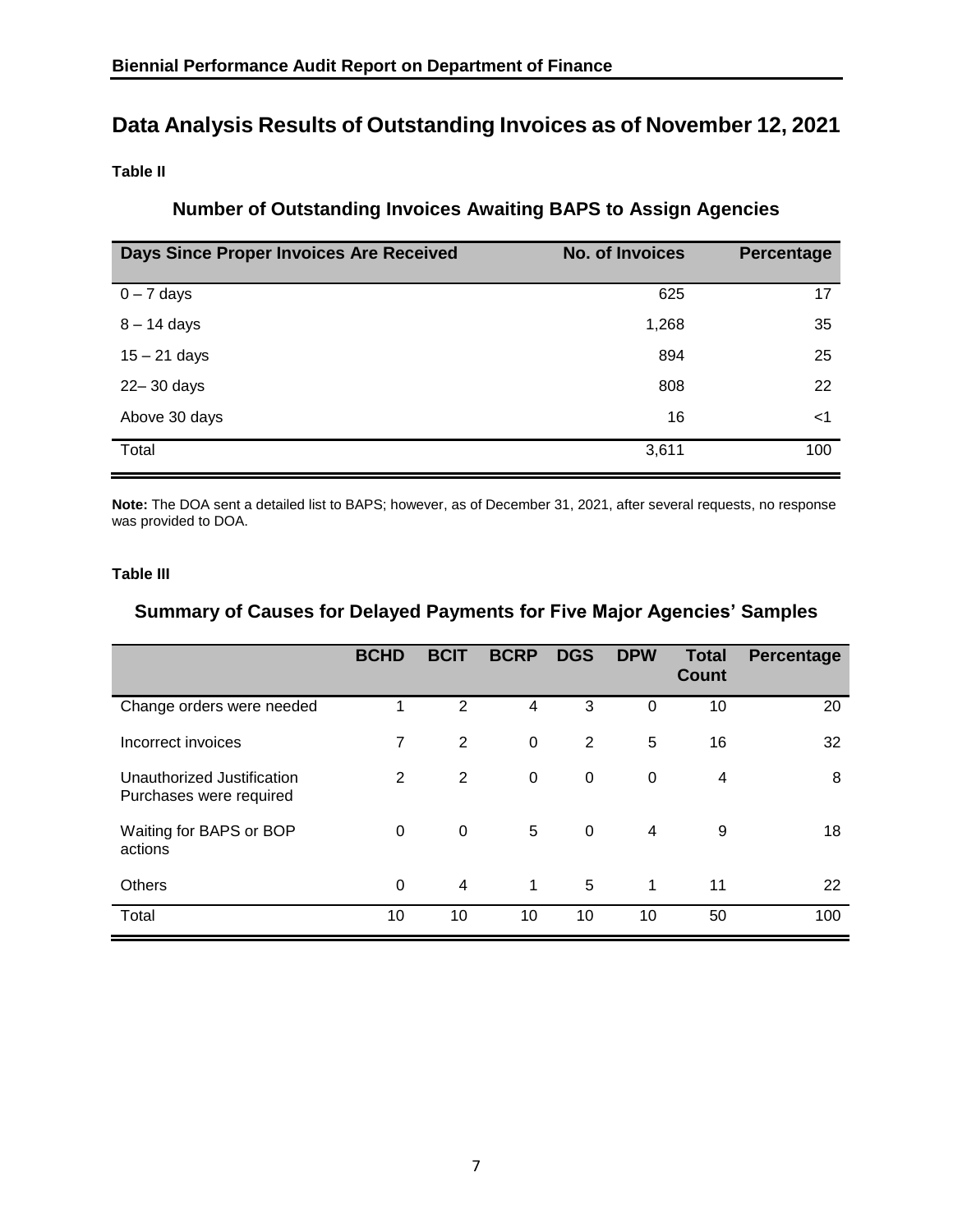## **Table IV**

| <b>Overall Causes of Delayed Payments Identified by Five Major Agencies</b> |
|-----------------------------------------------------------------------------|
|-----------------------------------------------------------------------------|

| <b>Agencies</b>             | <b>Explanations</b>                                                                                                                                                                                                                                            | <b>Number</b>  | Percentage     |
|-----------------------------|----------------------------------------------------------------------------------------------------------------------------------------------------------------------------------------------------------------------------------------------------------------|----------------|----------------|
| <b>BCHD</b><br>Invoice      | Unauthorized<br>Justification<br>Purchases<br>$\bullet$<br>were<br>needed for multiple reasons.                                                                                                                                                                | 18             | 19             |
| Population =<br>95 invoices | Receipts were not timely prepared for BAPS to<br>reconcile purchase orders and invoices with<br>receipts.                                                                                                                                                      | 10             | 11             |
|                             | Change orders were needed to pay invoices<br>$\bullet$<br>because items on PO did not match invoice or did<br>not have enough money on PO.                                                                                                                     | 6              | $\overline{7}$ |
|                             | Rental requests for payment in advance of due<br>٠<br>date.                                                                                                                                                                                                    | 8              | 8              |
|                             | Incorrect invoices due to multiple reasons: (1)<br>$\bullet$<br>transfer to<br>new release; (2)<br>a<br>incorrect<br>department; (3) incorrect rate; (4) incorrect<br>amount; (5) incorrect PO release; and (6) incorrect<br>delivery of supplies / inventory. | 45             | 47             |
|                             | Others - The PO originally used to place this order<br>$\bullet$<br>was canceled in error, budget account is inactive,<br>notified BAPS to delete invoices, and the invoice<br>was delayed in submission to Agency Contact,<br>etc.                            | 8              | 8              |
| <b>BCIT</b><br>Invoice      | Vendor / BAPS errors required correction before<br>$\bullet$<br>fully processing.                                                                                                                                                                              | $\overline{7}$ | 21             |
| population =<br>34 invoices | The completion of unjustified purchase forms<br>was needed due to PO liquidations.                                                                                                                                                                             | 7              | 21             |
|                             | Change orders were needed to fully complete<br>$\bullet$<br>processing.                                                                                                                                                                                        | 6              | 17             |
|                             | Others – The BCIT did not answer causes of the<br>delayed payments. The BCIT stated:                                                                                                                                                                           |                |                |
|                             | Invoices have been fully processed by BCIT<br>$\circ$<br>and have either been paid or approved for<br>payment by BAPS.                                                                                                                                         | 10             | 29             |
|                             | Invoices were being processed through<br>$\circ$<br>BCIT's approval path.                                                                                                                                                                                      | 4              | 12             |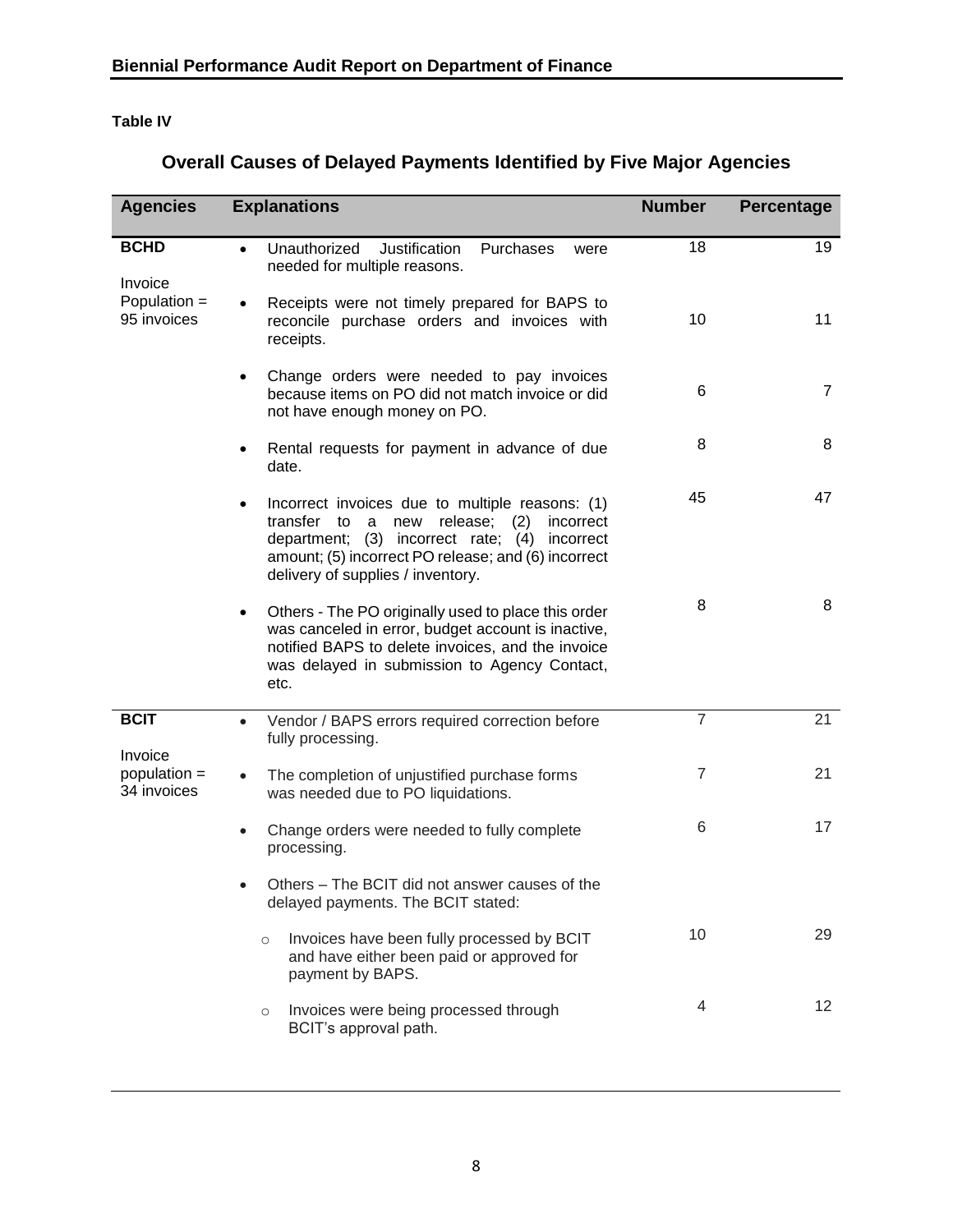| <b>Agencies</b>                                          | <b>Explanations</b>                                                                                                                                                                                                                                                                                                                                                                                                                                                                                                                                                                                                                                                                                                                                                                                                                                                                                                                                                                                                                                                                                                                                                                                                                                                                                                                                                                                                                                                     | <b>Number</b> | <b>Percentage</b> |
|----------------------------------------------------------|-------------------------------------------------------------------------------------------------------------------------------------------------------------------------------------------------------------------------------------------------------------------------------------------------------------------------------------------------------------------------------------------------------------------------------------------------------------------------------------------------------------------------------------------------------------------------------------------------------------------------------------------------------------------------------------------------------------------------------------------------------------------------------------------------------------------------------------------------------------------------------------------------------------------------------------------------------------------------------------------------------------------------------------------------------------------------------------------------------------------------------------------------------------------------------------------------------------------------------------------------------------------------------------------------------------------------------------------------------------------------------------------------------------------------------------------------------------------------|---------------|-------------------|
| <b>BCRP</b><br>Invoice<br>population $=$<br>116 invoices | No explanations for outstanding invoices outside<br>the 10 sampled items were provided to DOA.                                                                                                                                                                                                                                                                                                                                                                                                                                                                                                                                                                                                                                                                                                                                                                                                                                                                                                                                                                                                                                                                                                                                                                                                                                                                                                                                                                          | N/A           | N/A               |
| <b>DGS</b><br>Invoice<br>population =<br>190 invoices    | Change orders were needed: The DGS has<br>$\bullet$<br>identified change order requirements that are<br>causing potential delays in processing as a<br>contributing factor for the following POs: P539839<br>(multiple releases) and P531523:35. 47 of the 190<br>items (25 percent) are related to P539839, which is<br>the PO with the vendor for unarmed security. At the<br>beginning of the fiscal year, DGS staff work to<br>identify a quote for services for the year. The quote<br>is informed with just one or two line items, such as<br>normal security hours and supervisor hours. If there<br>are operational changes (e.g., more security<br>personnel requested for unexpected / emergency<br>events, personnel performing overtime, holiday<br>hours, etc.), those may be items that were not on the<br>original quote or release; therefore, the release<br>would not have enough funding or line items to<br>support the total billing. Change order production<br>requires added time, and most change orders need<br>to go to the Board of Estimates based on the value<br>of the increase to the contract. The DGS is not the<br>sole user Of P539839. The needs assessment on<br>burn rate and change orders are not generally done<br>across multiple / all agency users (e.g., DGS does<br>not know DPW's needs; therefore, DGS might use<br>all available authority on a PO; the requirement then<br>falls to DPW to request a change order). | 50            | 26                |
|                                                          | The DGS<br>Incorrect Invoices:<br>has identified<br>$\bullet$<br>incorrect invoicing or release assignments as a<br>contributing<br>factor<br>for<br>following<br>PO <sub>s</sub> :<br>the<br>P534694:105, P546445:30, P546446:35. There are<br>select instances where vendors may submit<br>invoicing with incorrect amounts, line items, or other<br>technical issues; in these instances, DGS would<br>confirm that DGS should not process these invoices.<br>A good example of this is Document Number<br>"DGS2020.2021", which is valued at \$408,495.49<br>and listed under P534694:105. This invoice<br>accounts for 29 percent of the total value of the<br>invoicing; and DGS has discussed with the vendor<br>to note that this is a summary that should not qualify<br>for invoicing. The DGS has reached out to ask the<br>vendor to request voiding this invoice, and in turn<br>the vendor has submitted a request to accounts<br>payable to void from the system. This action still<br>needs to be performed.                                                                                                                                                                                                                                                                                                                                                                                                                                            | 20            | 11                |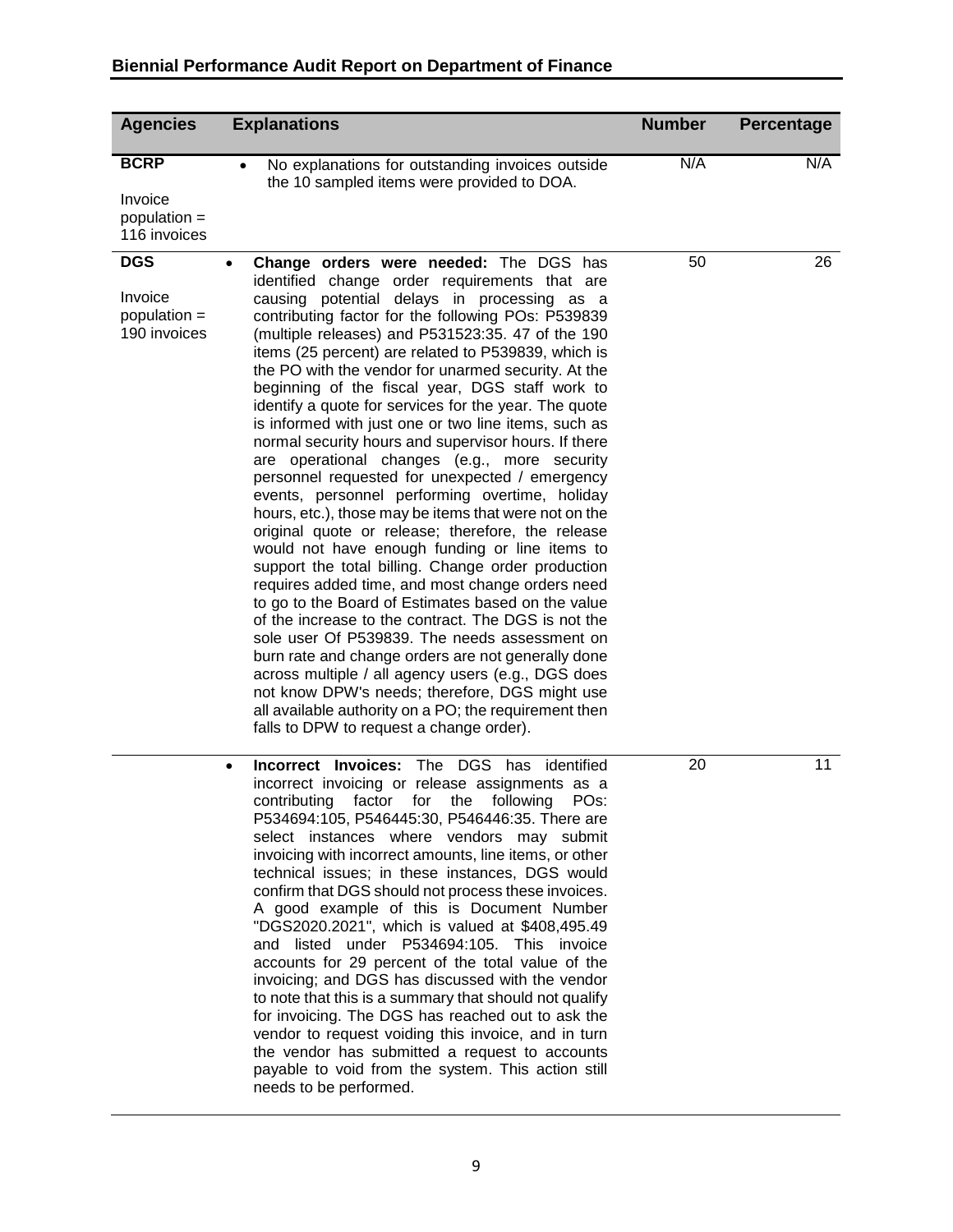## **Biennial Performance Audit Report on Department of Finance**

<span id="page-11-0"></span>

| <b>Agencies</b>                                       |           | <b>Explanations</b>                                                                                                                                                                                                                                                                                                                                                                                                                                                                                                                                                                                                                                                                                                                                                                                                                                                                                                                 | <b>Number</b> | <b>Percentage</b> |
|-------------------------------------------------------|-----------|-------------------------------------------------------------------------------------------------------------------------------------------------------------------------------------------------------------------------------------------------------------------------------------------------------------------------------------------------------------------------------------------------------------------------------------------------------------------------------------------------------------------------------------------------------------------------------------------------------------------------------------------------------------------------------------------------------------------------------------------------------------------------------------------------------------------------------------------------------------------------------------------------------------------------------------|---------------|-------------------|
|                                                       |           | The five POs / releases mentioned above are not<br>exhaustive of the population but account for about<br>43 percent of the total volume and 78 percent of the<br>total value of items 30 days or older from the report.                                                                                                                                                                                                                                                                                                                                                                                                                                                                                                                                                                                                                                                                                                             |               |                   |
| <b>DPW</b><br>Invoice<br>population =<br>182 invoices | $\bullet$ | The DPW identified that 51 percent of pending<br>issues are the responsibility of the vendor, BOP, or<br>BAPS. DPW Fiscal has noticed that change orders<br>and contract renewals have taken longer than usual<br>to approve. The DPW has also noticed that invoices<br>are sometime past due once they appear in the<br>system for approval. These critical actions result in<br>invoices being left unpaid past the 30-day target.<br>DPW Fiscal meets and interacts with BOP and<br>BAPS frequently to address these issues.                                                                                                                                                                                                                                                                                                                                                                                                     | 93            | 51                |
|                                                       | $\bullet$ | The other 49 percent is due to internal challenges.<br>To ensure high-level customer service, internally<br>and externally, DPW Fiscal has established several<br>measures to process payments efficiently.                                                                                                                                                                                                                                                                                                                                                                                                                                                                                                                                                                                                                                                                                                                         | 89            | 49                |
|                                                       |           | Since 2019, the most central measure the<br>$\circ$<br>agency has taken is a weekly workflow report.<br>Each Monday, procurement team members get<br>a list of their assignments and are to provide<br>updates by Friday. Team members are to note<br>where the purchase is in the process and if<br>issue with BOP, BAPS, the vendor, a DPW<br>division, or DPW Fiscal. The workflow report<br>has been highly instrumental in identifying<br>problem areas with past due invoices. The<br>agency generally finds through this report that<br>a majority of the challenges occur within our<br>divisions, BOP, and BAPS.                                                                                                                                                                                                                                                                                                           |               |                   |
|                                                       |           | Since October 2021, the DPW Procurement<br>$\circ$<br>Deployment Plan provides that DPW Fiscal<br>procurement team members are to be on-site at<br>a location in their portfolio to assist with the<br>resolution of invoices that are over 30 days old<br>once per week. DPW Fiscal hosts weekly<br>meetings with Bureau Chiefs concerning<br>budget and procurement issues. There is also<br>a separate weekly procurement and contract<br>meeting for department managers. Fiscal uses<br>each of these initiatives to encourage staff at its<br>field<br>locations<br>request<br>to<br>missing<br>documentation and remit signed packing slips<br>for goods and services received so they can be<br>entered into the system to continue to the<br>payment process. Each of these initiatives has<br>led to a reduction in past due invoices. The<br>agency will continue to evaluate its practices to<br>ensure timely payment. |               |                   |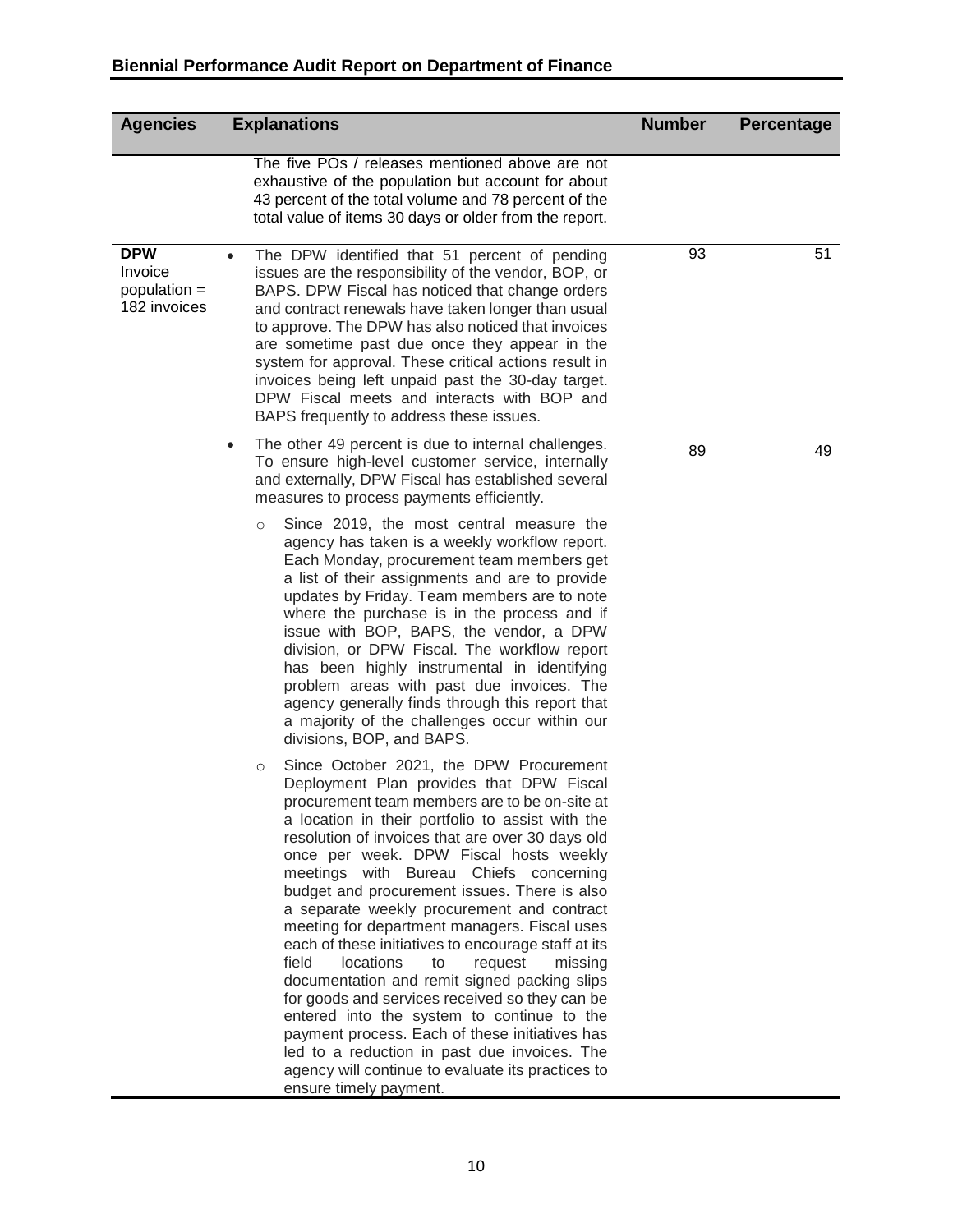## **SECTION I: Current Findings and Recommendations**

## **Finding I: The City's accounts payable process needs improvement for accuracy, continuity, efficiency, and effectiveness.**

As described in the Background section, the accounts payable process includes multiple systems, which do not communicate with each other, and requires manual processes to verify invoices for payments. There was a high volume of invoices which were not paid timely in accordance with the AM 303-3. Additionally, BAPS does not have formal (written, approved, dated) policies and procedures to guide accounts payable staff, although it has a high-level flow chart guiding users of the overall process.

## **I. Policies and procedures need to be formally documented to comply with the AM 303-3 and for continuity.**

The BAPS' current practice of tracking timeliness of invoice payments is not in alignment with the AM 303-3 requirement and performance reporting in the BBMR annual budget book. The reason is BAPS does not capture the date of receipt independent of the date when invoices are entered into CI. As a result, the methodology BAPS uses to track and calculate the budget book's metric "% of invoices paid within 30 days of City receipt" potentially overstates the actual invoices paid within 30 days. Specifically, according to the:

- AM 303-3, the measurement of the timeliness of payments starts from the receipt date of a proper invoice.
- BAPS' practice, the measurement of the timeliness of payments starts when proper invoices are entered into CI. If BAPS immediately verifies that invoices received are proper invoices and enters them into CI, this should not be an issue. However, if there is a delay in the review and entering invoices into CI, the current practice of measuring timeliness can result in overstating compliance. For example, a proper invoice with no issues was received on December 3, 2021. The invoice was paid on January 9, 2022.
	- o According to the AM 303-3, the receipt date of this proper invoice was December 3, 2021, resulting in a late payment.
	- o If BAPS did not verify if it was a proper invoice and did not enter it into CI until December 10, 2022, it was counted as paid timely.

## **II. DOF, agencies, and Bureau of Procurement need to collaboratively develop solutions to resolve the factors to improve timely payments to vendors.**

Effective May 2021, DOF began monthly meetings with agencies to discuss the status of aging invoices in the BAPS and agencies' queues (see Monitoring process on page 4). However, the Department of Audits (DOA) is not able to evaluate the efficiency and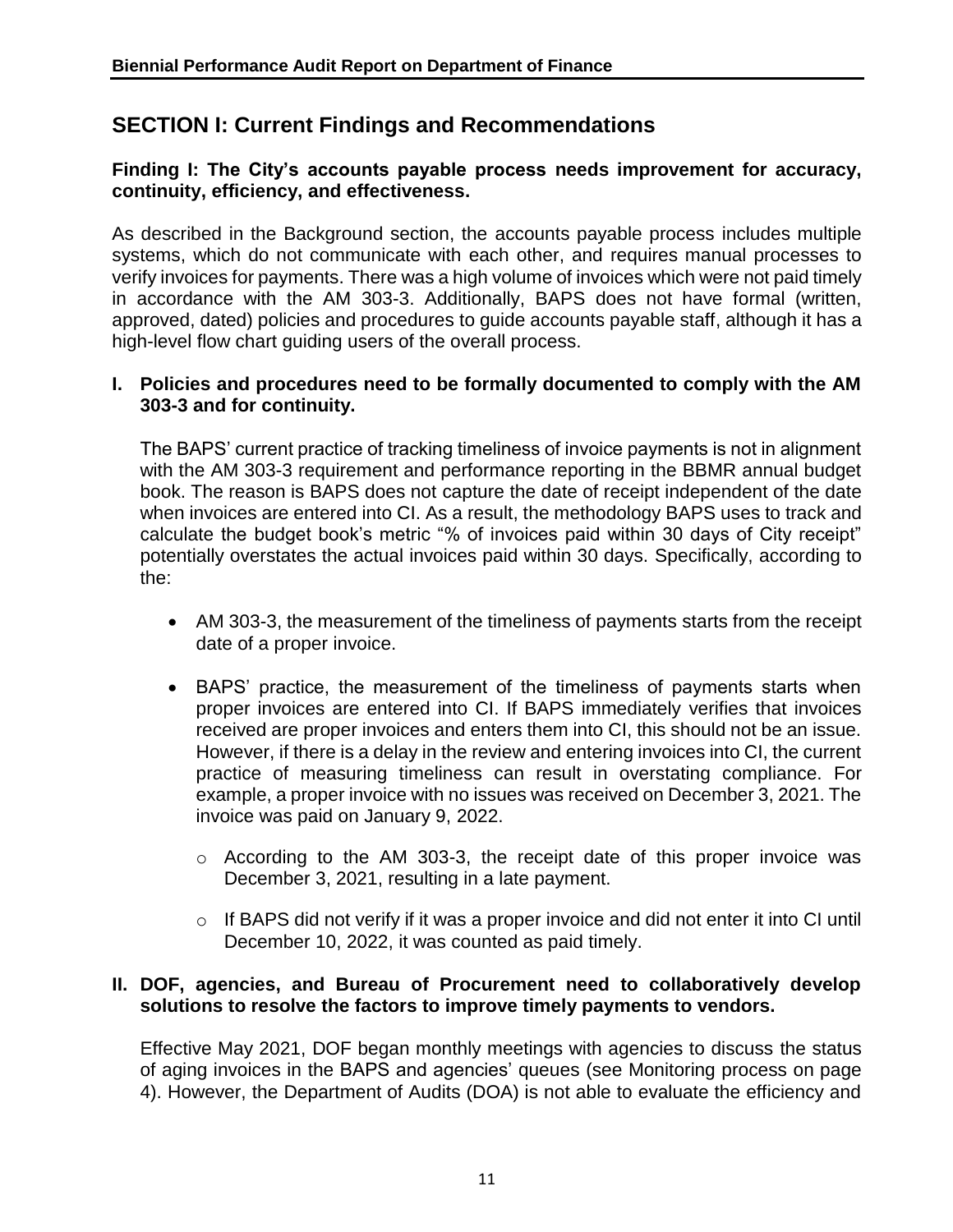effectiveness of these meetings because, after multiple attempts, these meeting minutes were not provided to auditors. Although DOF is monitoring the timeliness of invoice payments, there were significant outstanding invoices as of November 12, 2021. Specifically, there are 5,253 outstanding invoices, excluding EA in the CI. Of 5,253 outstanding invoices,

- 3,611 were associated with DOF which were labeled "Awaiting Accounts Payable" meaning they were waiting for DOF to conduct a three-way match to determine whether payment should be processed or assigned to the respective agencies for resolution. Of 3,611 invoices, 2,986 invoices, or 83 percent, were outstanding for eight or more days (see Table II on page 7), which could negatively impact the invoice payment process if invoices need to be assigned to agencies for further investigations. In addition to the 3,611 invoices, there were 245 invoices awaiting other DOF actions.
- 1,397 invoices were assigned to agencies for further review. Of 1,397 invoices, 1,039 invoices, or 74 percent, were outstanding for 31 or more days after the receipt of proper invoices; and 498 invoices, or 36 percent, were outstanding for 31 or more days after the invoices were assigned to agencies for investigations.

The DOA selected five major agencies including (BCHD, BCIT, BCRP, DGS, and DPW). The DOA selected 10 samples from each of the five major agencies and requested them to provide specific reasons (see Table III on page 7), and overall reasons for the agencies' population (see Table IV on page 8). As stated in Tables II and III, the following three factors significantly contributed to the delay of paying vendor invoices in 30 days, resulting in diminished vendor loyalty.

- Change orders are needed because of insufficient funds, a vendor contract expired before certain invoices are paid, or a contract closed. For example, the reason for insufficient funds may be that there are multiple users for a PO; however, the needs assessment on burn rate and change orders are not generally processed across multiple / all agency users. As a result, an agency does not know another agency's needs; therefore, the first agency might use all available authority on a PO; then the requirement falls to the subsequent agencies to request change orders.
- Unauthorized Justification Purchases resulted in: (1) liquidations processed for a release before the final invoices were received; (2) vendor performed services without valid PO; (3) vendor invoiced for the goods, but the POs were set up with their sub-contractors; etc.
- Issues for invoices are related to: (1) transfer to a new release; (2) incorrect department reference; (3) incorrect rate; (4) incorrect amount; (5) incorrect PO release; and (6) incorrect delivery of supplies / inventory; etc.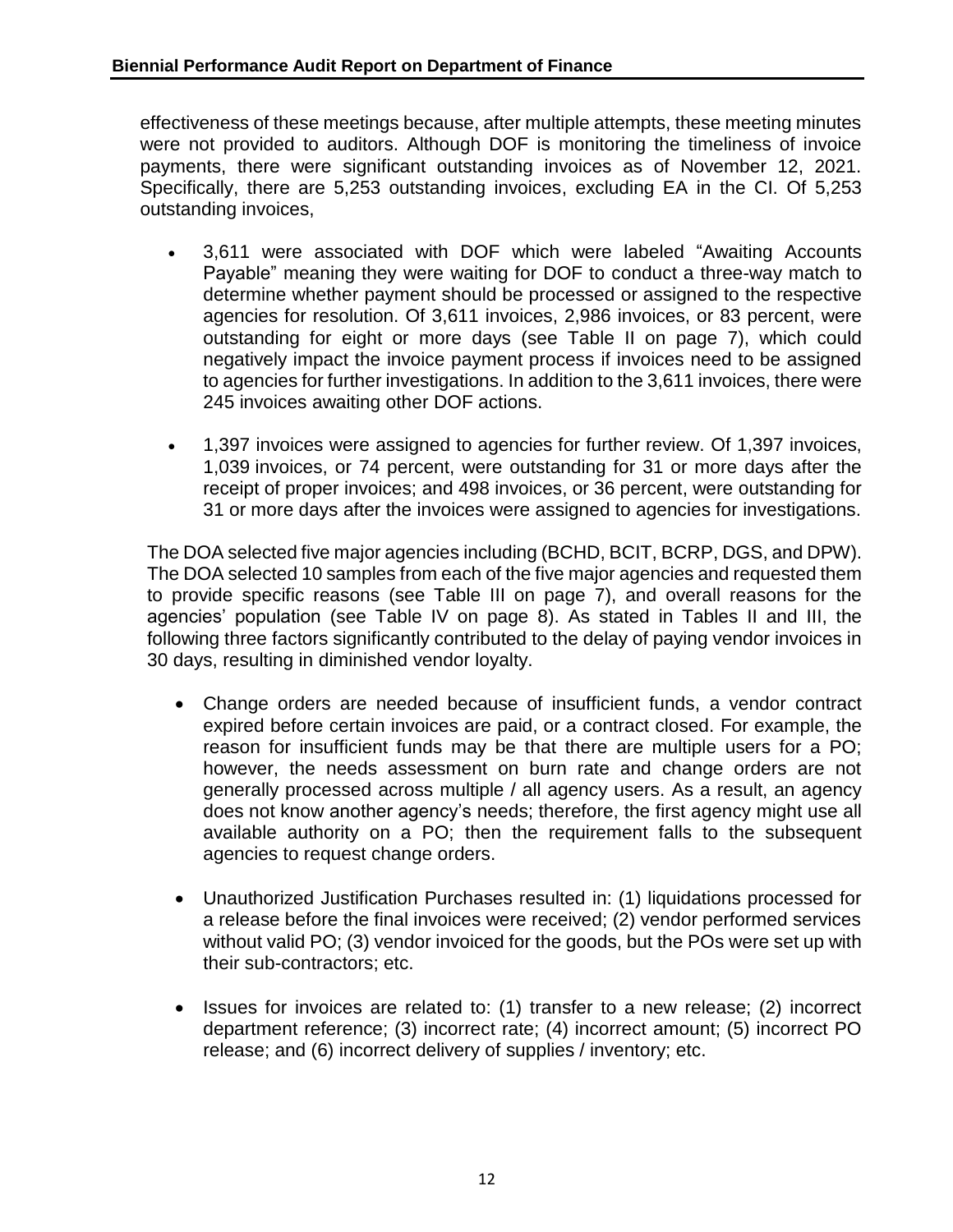The first two bullets are caused by the control weaknesses in the City's procurement process, such as checking available budgetary authority, checking contract available balance, monitoring contract terms and contract expiration dates.

According to AM 303-3,

l

- "It is the policy of the City that payment pursuant to any authorized written procurement or construction contract shall be made by the City to the contractor not later than the date specified in the contract or, if no date is specified, then not later than 30 days from the receipt date of a proper invoice."
- "No invoice may be approved unless it is a proper invoice… Agencies or offices responsible for the payment of City obligations shall take all necessary steps to alert vendors or contractors that an invoice is not proper and explain why. A determination that an invoice is not proper and therefore, payment cannot be made, shall be in writing, a copy of which shall be kept in the file of record for the contract."
- "The Mayor's Office and the Department of Finance shall determine procedures to review the timeliness of payments of obligations as well as compliance with existing laws, policies, and procedures."

**Recommendations**: We recommend the Director of Finance require BAPS to:

- Automate and streamline the accounts payable process in Workday;
- Implement formal (written, approved, and dated) policies and procedures for the accounts payable process to align with the AM 303-3 and the annual budget book metric; or, update the AM 303-3 and the budget book metric to align with the BAPS' current practice;
- Continue working with agencies to analyze / identify common causes of payment delays that can be addressed proactively by implementing or improving preventive controls;
- Work with the agencies and Bureau of Procurement (BOP) to identify solutions to minimize change order and Unauthorized Justification Purchase requirements that impact invoice payment process; and
- <span id="page-14-0"></span>• Analyze and summarize invoice issues caused by vendors to assess the effectiveness of the current ways of communicating and quidance for invoicing<sup>3</sup> and opportunities for improvement.

<sup>3</sup> Through *Informal General Terms and Conditions 20 and 21* as well as *CB Vendor Support* [\(How to Avoid the](http://support.baltimorecitibuy.org/index.php?_m=knowledgebase&_a=viewarticle&kbarticleid=51)  Most Common Invoice Errors - [Powered By GovDataHosting.Com \(baltimoreCB.org\),](http://support.baltimorecitibuy.org/index.php?_m=knowledgebase&_a=viewarticle&kbarticleid=51) BOP includes the items that the City expects vendors to include in invoices and how to avoid the most common invoice errors. **Source:** BOP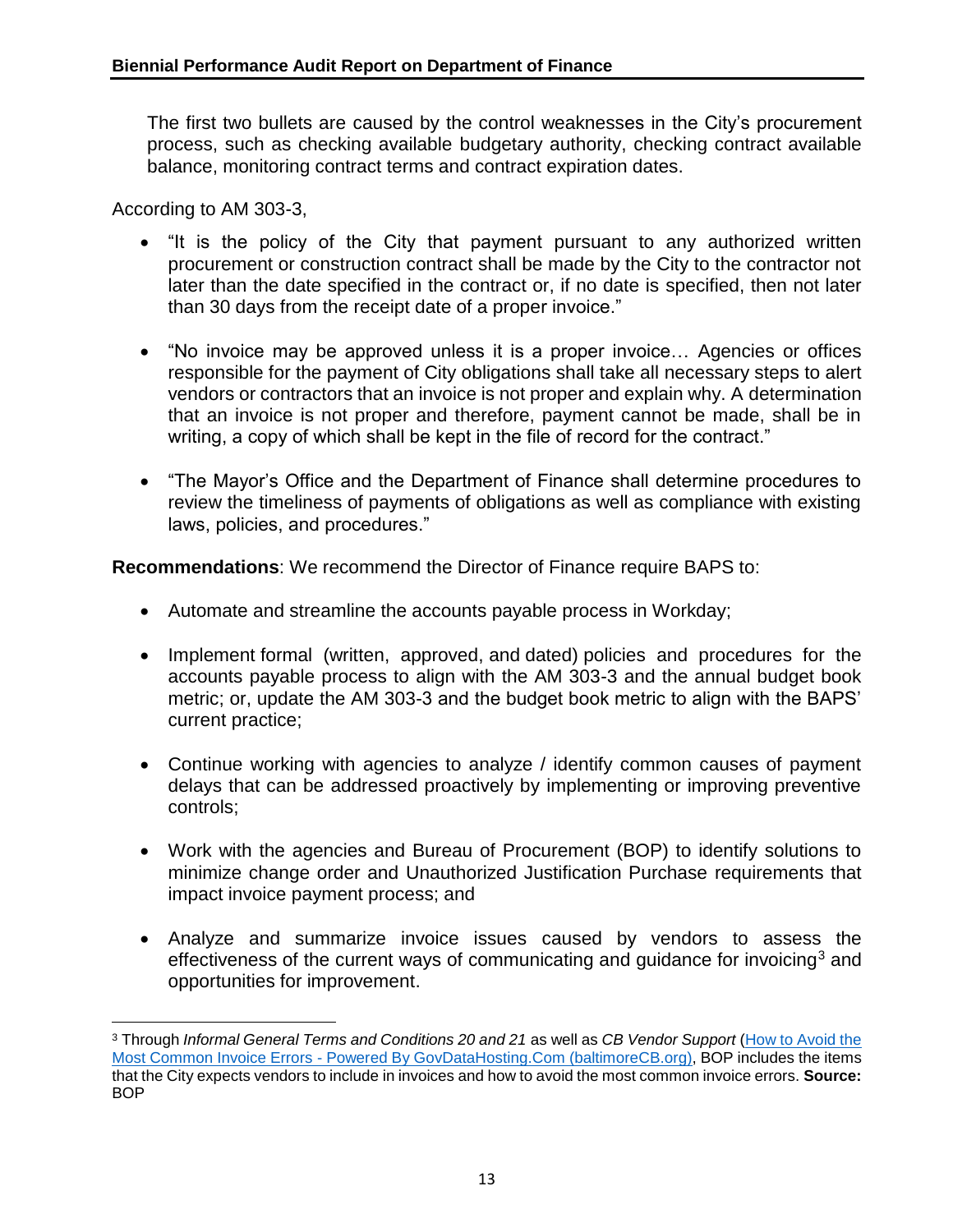## **SECTION II: Implementation Status of Prior Audit Findings and Recommendations**

**Table V**

l

|    | No. Finding                                                                                                                                                                                                                                                                                                                                                                                                                                                                                                                                                                                                  | <b>Prior Recommendation</b>                                                                                                                                                                                                                                                                                                                                                                                                                                                                                                                                                                                                                                                                                                                                                                                                                                                                                                                                                         | <b>Management's Self-</b><br>reported Implementation<br><b>Status</b>                        | Auditor's<br><b>Assessment</b> |  |
|----|--------------------------------------------------------------------------------------------------------------------------------------------------------------------------------------------------------------------------------------------------------------------------------------------------------------------------------------------------------------------------------------------------------------------------------------------------------------------------------------------------------------------------------------------------------------------------------------------------------------|-------------------------------------------------------------------------------------------------------------------------------------------------------------------------------------------------------------------------------------------------------------------------------------------------------------------------------------------------------------------------------------------------------------------------------------------------------------------------------------------------------------------------------------------------------------------------------------------------------------------------------------------------------------------------------------------------------------------------------------------------------------------------------------------------------------------------------------------------------------------------------------------------------------------------------------------------------------------------------------|----------------------------------------------------------------------------------------------|--------------------------------|--|
| 1. | The Bureau of the Budget and<br>Management Research was<br>unable to support its FY 2015<br>and FY 2016 targets of \$3 million<br>each year for "Dollars Saved<br>from Recommendations. Also,<br>the actual amounts for FY 2015,<br>reported in the FY 2017 and FY<br>2018 Budget Books, differed, and<br>were overstated and misleading.<br>Actual amounts are reported in<br>the Budget Books two years after<br>the related target years. The<br>actual amount for FY 2015 was<br>reported as \$6 million in the FY<br>2017 Budget Book but was<br>reported as \$8 million in the FY<br>2018 Budget Book. | The DOF should ensure that actual amounts<br>reported for performance measure<br>targets<br>represent actual amounts that are properly<br>supported, and not be based on estimates.<br>We recommend that DOF assess the value of a<br>performance metric where the target is an<br>estimate and the actual amounts reported is also<br>an estimate. Performance metrics should be<br>designed with a method to calculate the actual<br>amount. For example, the recommended dollars<br>saved from a tool that digitizes leave slips should<br>include a pre-determined method to calculate<br>those savings, such as calculating the change in<br>printer paper costs, toner costs, etc. Another<br>component could be calculating the reduction in<br>overtime worked on the last day of the payroll<br>cycle by timekeepers and reviewers.<br>Having a pre-determined method for calculating<br>the actual amounts promotes consistency and<br>makes supporting document simpler. | A review was conducted and<br>the Budget Book was<br>updated according to<br>recommendation. | Implemented                    |  |

#### **Summary of Implementation Status of Audit Findings and Recommendations from the Performance Audit Report for Fiscal Years Ending 2016 and 2015 for Service 708 –Operating Budget Management<sup>4</sup>**

<sup>&</sup>lt;sup>4</sup> The selected performance measure is amount of dollars saved from recommendations.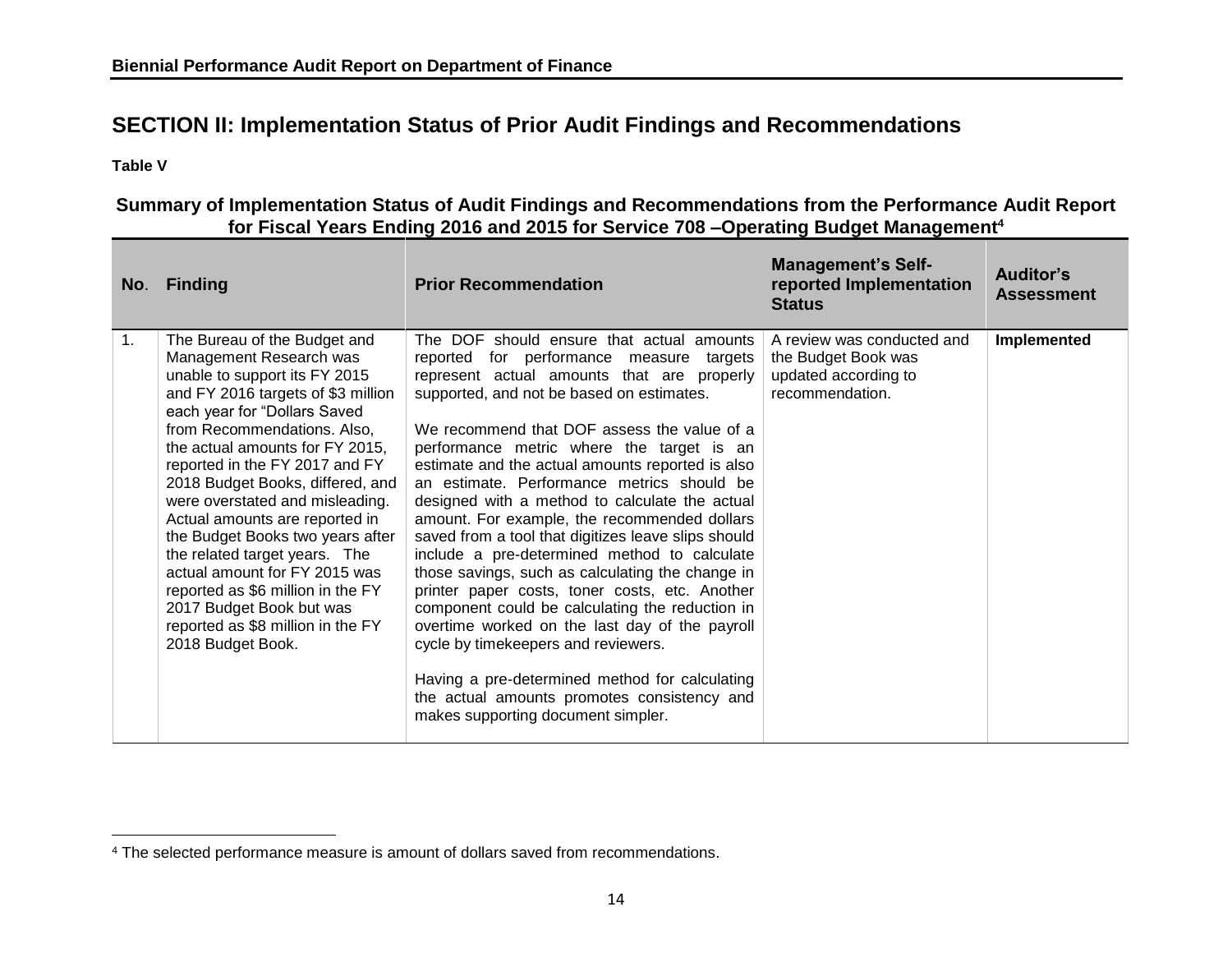**Table VI**

l

## **Summary of Implementation Status of Audit Finding and Recommendation from the Performance Audit Report for Fiscal Years Ending 2018 through 2017 for Service 700 – Surplus Property Disposal 5**

| No. | <b>Findings</b>                                                                                                                                                                                                                                                                                                                                                                                                                                                                           | <b>Prior Recommendation</b>                                                                                                                                                                                                                                                                                                                                       | <b>Management's Self-reported</b><br><b>Implementation Status</b>                                                              | <b>Auditor's Assessment</b>                    |
|-----|-------------------------------------------------------------------------------------------------------------------------------------------------------------------------------------------------------------------------------------------------------------------------------------------------------------------------------------------------------------------------------------------------------------------------------------------------------------------------------------------|-------------------------------------------------------------------------------------------------------------------------------------------------------------------------------------------------------------------------------------------------------------------------------------------------------------------------------------------------------------------|--------------------------------------------------------------------------------------------------------------------------------|------------------------------------------------|
| 1.  | The DOF's Surplus Property<br>Disposal (SPD) did not<br>maintain documentation to<br>support the surplus property<br>sales reported in the City's<br>Budget Books for the<br>performance measure<br>"Revenue Generated<br>Annually" and in the general<br>ledger (GL). These variances<br>are due to a lack of<br>reconciliation of a property<br>disposal log to the G/L. Also,<br>the property disposal log does<br>not include sufficient<br>information to perform<br>reconciliation. | Re-enforce the importance of<br>retaining supporting<br>documentation to relevant staff.<br>This may include training or<br>changes to Core Integrator.<br>Require a supervisor to review<br>the completeness of<br>documentation to support<br>transactions recorded in the GL.<br>Implement a periodic<br>reconciliation of the property<br>disposal log to GL. | The finding and<br>recommendations are being<br>incorporated in the<br>configuration of the Workday<br>procurement workstream. | Not Implemented.<br><b>Planned for Workday</b> |

<sup>&</sup>lt;sup>5</sup> The selected performance measure is amount of revenue generated annually.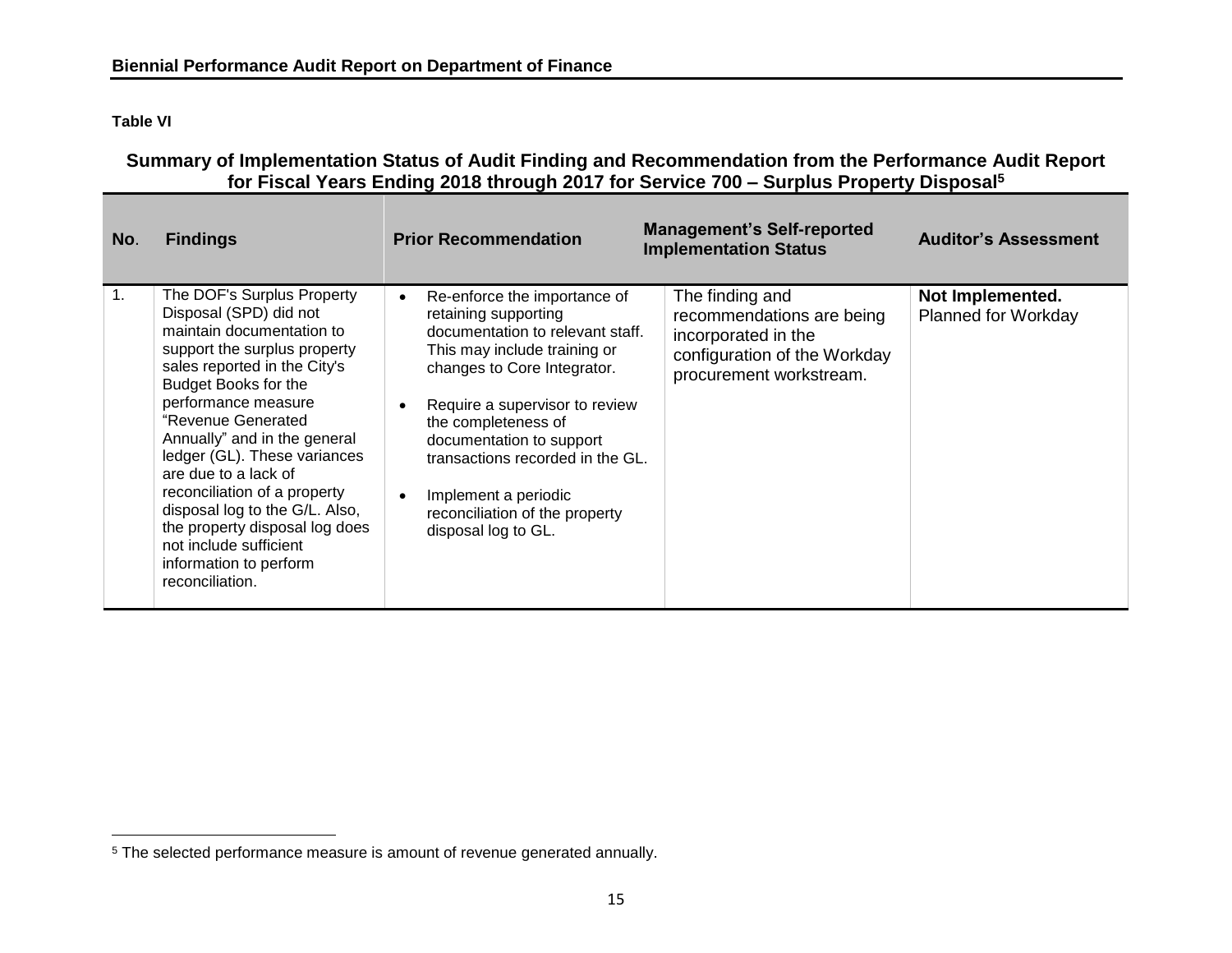| No. | <b>Findings</b>                                                                                                                                                                                                                                                                                                                                                                                                                                                                                                                                       | <b>Prior Recommendation</b>                                                                                                                    | <b>Management's Self-reported</b><br><b>Implementation Status</b>                                                                                                                                                                                                                                                                                                                                                                                 | <b>Auditor's Assessment</b>  |
|-----|-------------------------------------------------------------------------------------------------------------------------------------------------------------------------------------------------------------------------------------------------------------------------------------------------------------------------------------------------------------------------------------------------------------------------------------------------------------------------------------------------------------------------------------------------------|------------------------------------------------------------------------------------------------------------------------------------------------|---------------------------------------------------------------------------------------------------------------------------------------------------------------------------------------------------------------------------------------------------------------------------------------------------------------------------------------------------------------------------------------------------------------------------------------------------|------------------------------|
| 2.  | The DOF did not periodically<br>evaluate the reasonableness<br>of the target that was set for<br>Service 700 - SPD<br>performance measure -<br>"Revenue Generated<br>Annually." The difference<br>between target and actual<br>varies significantly. For<br>example, the FY 2018 actual is<br>113 percent more than the<br>target. As a result, there is a<br>risk that performance measure<br>targets may be artificially low<br>to increase the probability of<br>achieving them, thereby<br>reducing the usefulness of the<br>performance measure. | Periodically re-evaluate the<br>reasonableness of target set for<br>the Service 700 performance<br>measure - "Revenue Generated"<br>Annually". | The Surplus Property Disposal<br>unit transitioned to a vendor with<br>an online auction platform.<br>During the period of transition,<br>while the contracting process<br>was ongoing Surplus Property<br>disposal revenue went down and<br>then regained exceeding the<br>target. During Covid a critical<br>position had an extended<br>vacancy and also impacted<br>listings. We anticipate more<br>accurate target values moving<br>forward. | <b>Partially Implemented</b> |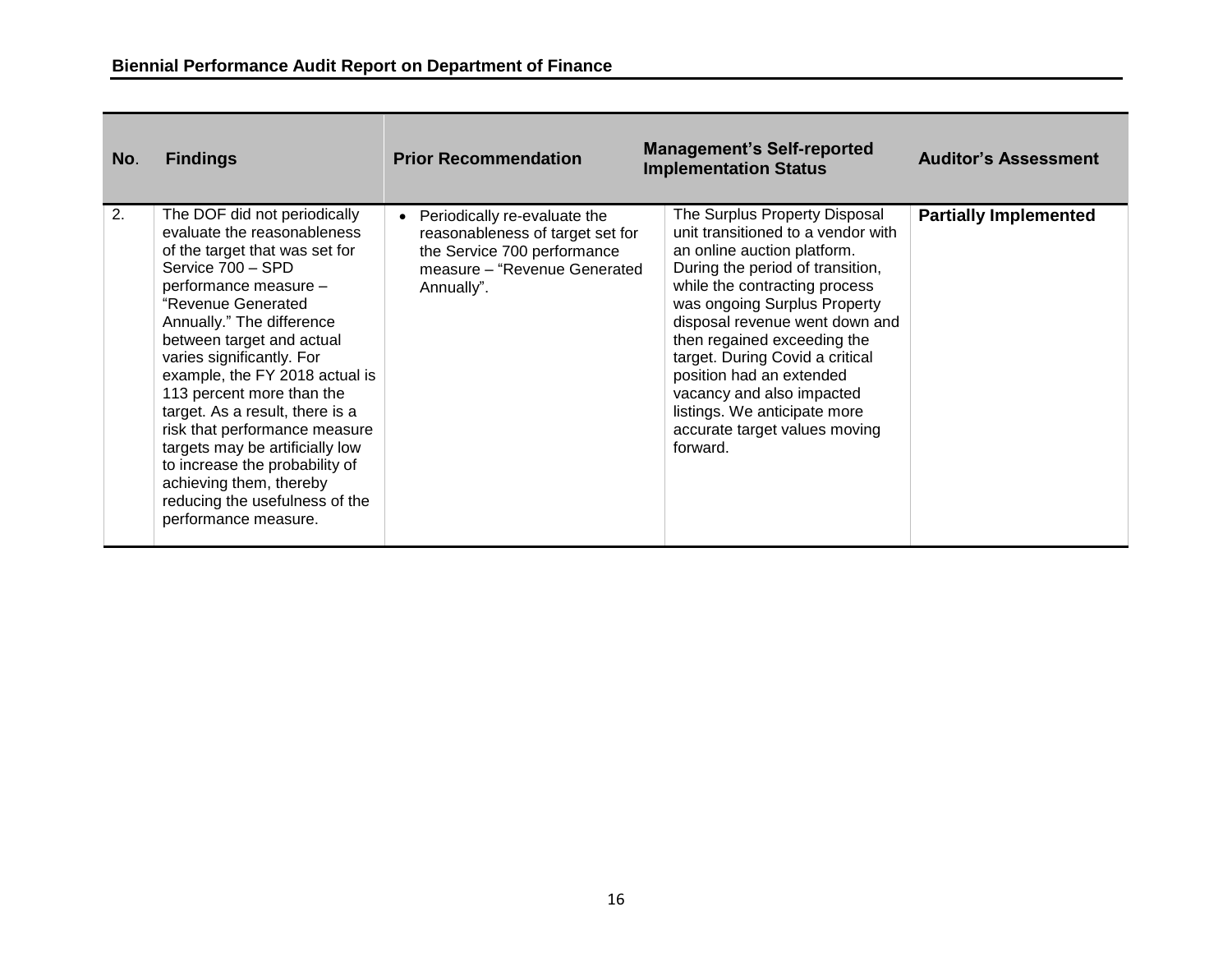**Table VII**

 $\overline{\phantom{a}}$ 

#### **Summary of Implementation Status of Audit Findings and Recommendations from the Performance Audit Report for Fiscal Years Ending 2018 and 2017 for Service 699 –Procurement<sup>6</sup>**

| No. | <b>Findings</b>                                                                                                                                                                                                                                                                                                                                                                                                                                                                                                                                                                                                                                                                                                                                                                                                                                                                                       | <b>Prior Recommendation</b>                                                                                                                                                                                                                                                                                                                                                                                                                                                                                                                                     | <b>Management's Self-</b><br>reported Implementation<br><b>Status</b>                                                                                                                                                     | <b>Auditor's Assessment</b> |
|-----|-------------------------------------------------------------------------------------------------------------------------------------------------------------------------------------------------------------------------------------------------------------------------------------------------------------------------------------------------------------------------------------------------------------------------------------------------------------------------------------------------------------------------------------------------------------------------------------------------------------------------------------------------------------------------------------------------------------------------------------------------------------------------------------------------------------------------------------------------------------------------------------------------------|-----------------------------------------------------------------------------------------------------------------------------------------------------------------------------------------------------------------------------------------------------------------------------------------------------------------------------------------------------------------------------------------------------------------------------------------------------------------------------------------------------------------------------------------------------------------|---------------------------------------------------------------------------------------------------------------------------------------------------------------------------------------------------------------------------|-----------------------------|
| 1.  | According to BOP, it performed a review<br>of the active vendor listing in identify<br>duplicate accounts. However, the<br>reported number of active vendors<br>registered in CB includes duplicate<br>vendor names for FYs 2018 and 2017.<br>As a result, the number of vendors<br>registered in CB and reported in the<br>Budget Book was overstated. However,<br>the overstatement did not affect<br>achievement of the performance<br>measure target. A reason for having the<br>duplicate vendors could be due to a lack<br>of edit checks in the CB system.<br>Specifically, while the CB system does<br>not allow a new vendor to be added with<br>the same Employer Identification<br>Number (EIN) <sup>7</sup> as an existing vendor,<br>there are no edit checks that restrict<br>format of the data to a consistent and<br>standardized format; for example, 12-<br>3456789 vs. 123456789. | Apply the software update to<br>$\bullet$<br>the CB system as soon as<br>the patch becomes available<br>to verify that EIN numbers<br>are consistently entered in a<br>standardized format.<br>Implement a formal (written,<br>signed, and dated) policy<br>and procedures that include<br>the following, but not limited<br>to: The frequency in which<br>the review will be performed<br>annually,<br>(i.e.<br>semi-<br>annually, or quarterly); Who<br>is responsible for the review;<br>Review procedures;<br>and<br>Documentation<br>the<br>of<br>results. | The review and<br>reconciliation of any<br>duplicate City Buy vendors<br>was completed November<br>2021. Additionally, new<br>procedures to address<br>vendor accounts in the<br>Workday Implementation is<br>in process. | Implemented                 |

<sup>&</sup>lt;sup>6</sup> The selected performance measure is the number of vendors registered in CB.

<sup>&</sup>lt;sup>7</sup> The EIN is a unique nine-digit number assigned by the Internal Revenue Service (IRS) to business entities operating in the United States for the purposes of identification. **Source**: IRS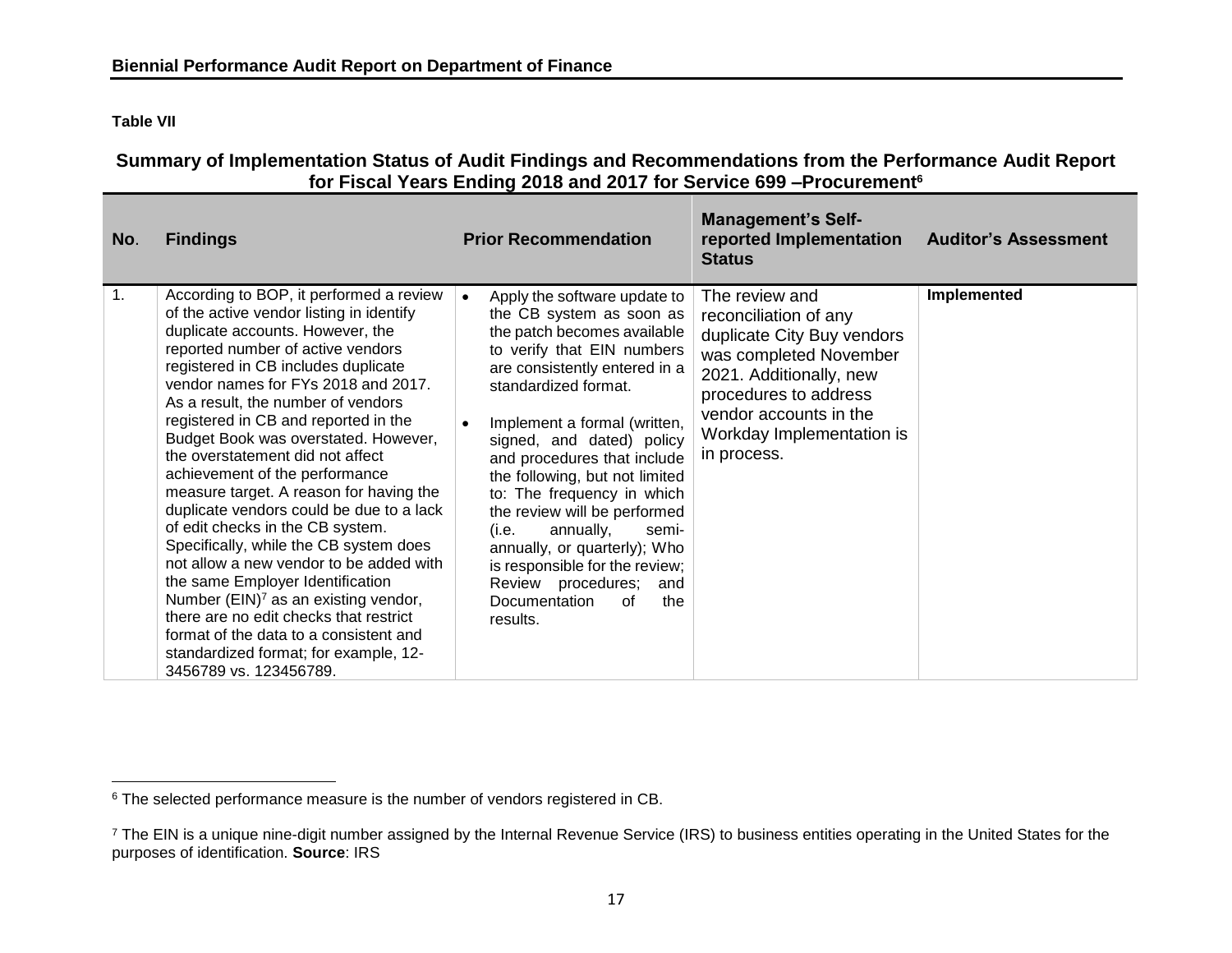# **APPENDIX I**

# **Management's Response**

<span id="page-19-0"></span>**Date**: December 27, 2021

**To**: Josh Pasch, City Auditor

**Subject**: Management Response to Audit Report - Biennial Performance Audit Report on Department of Finance for the Fiscal Years Ended June 30, 2020 and 2019

Our responses to the audit report finding and recommendations are as follows:

### **Recommendation # I**

We recommend the Director of Finance require BAPS to:

- Automate and streamline the accounts payable process in Workday;
- Implement formal (written, approved, and dated) policies and procedures for the accounts payable process to align with the AM 303-3 and the annual budget book metric; or, update the AM 303-3 and the budget book metric to align with the BAPS' current practice;
- Continue working with agencies to analyze / identify common causes of payment delays that can be addressed proactively by implementing or improving preventive controls;
- Work with the agencies and Bureau of Procurement (BOP) to identify solutions to minimize change order and Unauthorized Justification Purchase requirements that impact invoice payment process; and
- Analyze and summarize invoice issues caused by vendors to assess the effectiveness of the current ways of communicating and guidance for invoicing and opportunities for improvement.

### **Management Response/Corrective Action Plan**

### ☒**Agree** ☐**Disagree**

• The Department of Finance will automate and streamline the accounts payable process with the implementation of Workday slated for July 1, 2022. This City comprehensive, transparent, real time system will be transformational seamlessly setting up suppliers, managing invoices, processing approvals, automating payments, and prioritizing work.